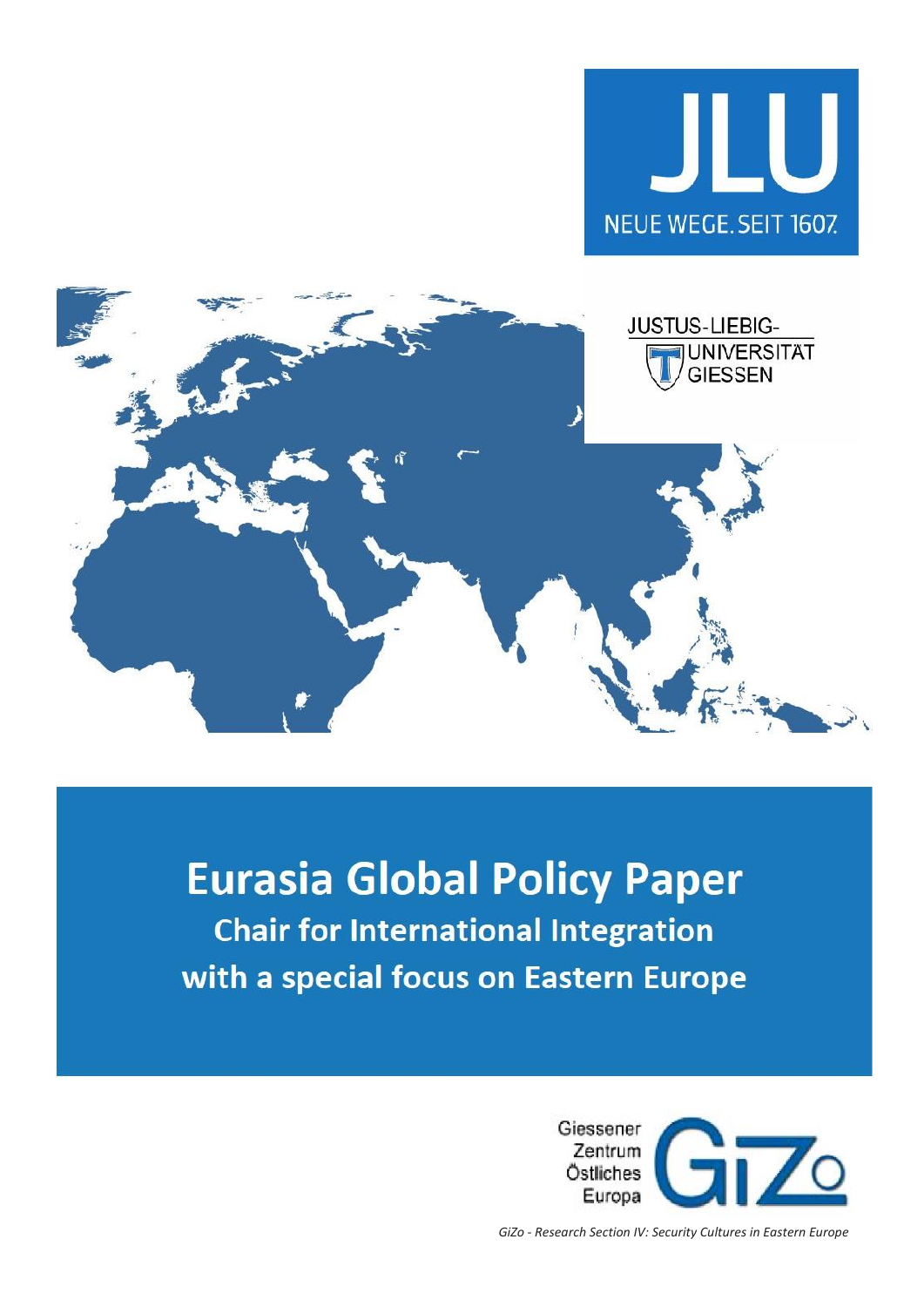

# **Produced by:**

Chair for International Integration with a special focus on Eastern Europe Institute of Political Science Justus-Liebig University of Giessen

Karl-Glöckner Str. 21E, 35394 Gießen

### **Authors:**

Lea Konrad Murad Nasibov Fabian Schöppner Andrea Gawrich

**We welcome your feedback, and should you have questions for specific authors, please write to us at:**

**[Lea.Konrad@sowi.uni-giessen.de](mailto:Lea.Konrad@sowi.uni-giessen.de) [Murad.Nasibov@sowi.uni-giessen.de](mailto:Murad.Nasibov@sowi.uni-giessen.de) [Fabian.Schoeppner@sowi.uni-giessen.de](mailto:Fabian.Schoeppner@sowi.uni-giessen.de) [Andrea.Gawrich@sowi.uni-giessen.de](mailto:Andrea.Gawrich@sowi.uni-giessen.de)**

### **Acknowledgments**

This work is part of the project "Understanding Eurasian Regionalism – Actorness and Interaction in Economy and Security," supported by the German Research Foundation (DFG) under Grant Number 444058835.

**Giessen, 11 March 2022**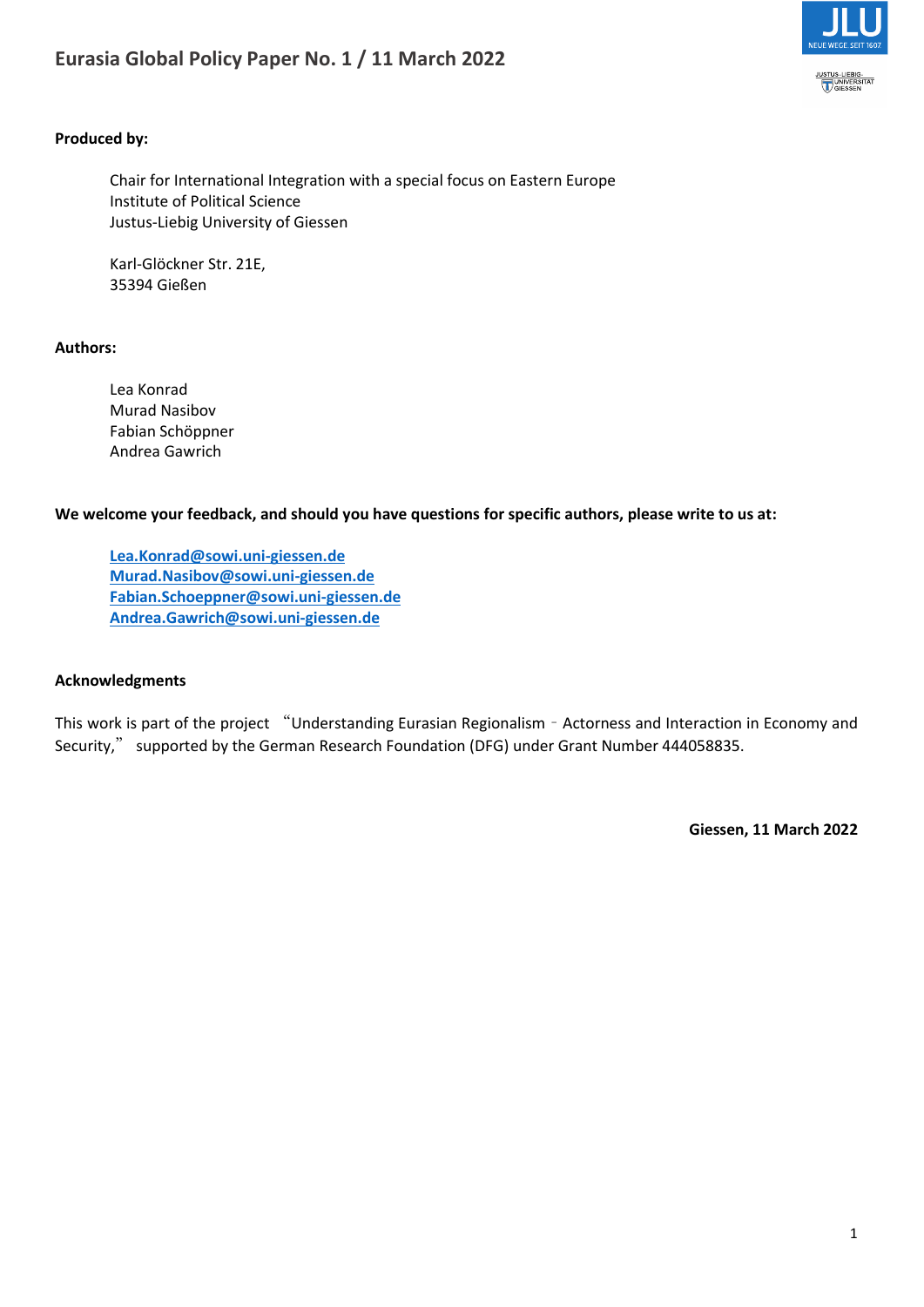# **Russia's Invasion of Ukraine: Reactions from IOs and other Key Regional Actors Global and Regional Implications**

# **NEUE WEGE, SEIT 1607.**

**JUSTUS-LIEBIG-JUNIVERSITAT GIESSEN** 

# **1. INTRODUCTION**

# *What is this war about in Putin's narratives?*

On 15 February, the lower chamber of the State Duma of the Russian Federation voted in favor of recognizing "Donetsk People's Republic" and "Luhansk People's Republic" – two Russian-backed separatist territories in Donbas, the easternmost region o[f Ukraine.](https://www.rferl.org/a/russia-luhansk-donetsk-duma-recognition/31704804.html) On 21 February, the leaders of these two puppet statelets asked Russian President Vladimir Putin to recognize the independence of their "[republics](https://tass.com/world/1407325?utm_source=google.com&utm_medium=organic&utm_campaign=google.com&utm_referrer=google.com)". It took Putin only a day to do so and launched an unprovoked war against Ukraine on 24 February claiming to "[perform peacekeeping](https://www.reuters.com/world/europe/putin-orders-russian-peacekeepers-eastern-ukraines-two-breakaway-regions-2022-02-21/)  [functions](https://www.reuters.com/world/europe/putin-orders-russian-peacekeepers-eastern-ukraines-two-breakaway-regions-2022-02-21/)". The European Union (EU), the North Atlantic Treaty Organization (NATO), and democracies worldwide condemned this act of aggression. This badly staged "show" was justified by Putin in his February 22 televised speech based on three major arguments. First, he questioned the sovereignty of Ukraine and its right to statehood referencing a pseudo-academic argument of a "historical Russia". Second, he complained about NATO's increasing proximity to Russian borders allegedly violating the 1997 [NATO-Russia Founding](https://www.nato.int/nrc-website/media/59451/1997_nato_russia_founding_act.pdf)  [Act.](https://www.nato.int/nrc-website/media/59451/1997_nato_russia_founding_act.pdf) Third, Putin constructed bizarre arguments about supposed crimes against the Russian-speaking population of Ukraine carried out since 2014 by so-called Ukrainian "fascists" and "nationalists". These arguments are not only ungrounded and built upon revisionist interpretations of history, but also fail to present a coherent position in itself.

# *Understanding Putin's war against the background of security regime building in Eurasia in the last 20 years*

Regardless of different narratives, Russia invoked for its actions in Crimea, South Ossetia, Abkhazia, and elsewhere in the region, if looked at as a whole, the past 20 years of Russian foreign policy illustrate a much clearer picture of Russia's invasion of Ukraine. Since the early 2000s, the Russian president has been trying to build a Eurasian security regime bringing together at least some of the former Soviet Union (FSU) countries into new security alliances, such as the Collective Security Treaty Organization (CSTO) and the Shanghai Cooperation Organization (SCO), which also includes China. In the economic field, Russia sought to integrate the region through the establishment of the Eurasian Economic Community from 2000 to 2015 and the Eurasian Economic Union since 2015. Yet, with paltry normative attractiveness and less economic leverage compared to the EU, Russia has deployed two major tools in these regional projects – backing up authoritarian regimes and leveraging conflicts that emerged with the dissolution of the Soviet Union. It largely succeeded in Central Asia due to the landlocked geography and Soviet-legacy economic interdependences. However, Russia has achieved comparatively little in the South Caucasus despite actively instrumentalizing the same tools. Further west in Transnistria, Russia attempts to exert influence over Moldova through another case of separatism. The regime in Belarus has survived since 1994 largely thanks to Russia's support, particularly since the mass anti-regime demonstrations in the 2020-2021 period.

# *Why Ukraine?*

Ukraine's strategic and symbolic importance does not allow it to be an exception from Russia's frame for the near abroad. The strategic importance of Ukraine lies not only in its location between Europe and Eurasia but also in the size of its territory and population. Symbolically, it was one of the republics that signed the treaty creating the USSR in 1922 and one that signed the treaty dissolving it in 1991. Backing up the incumbent in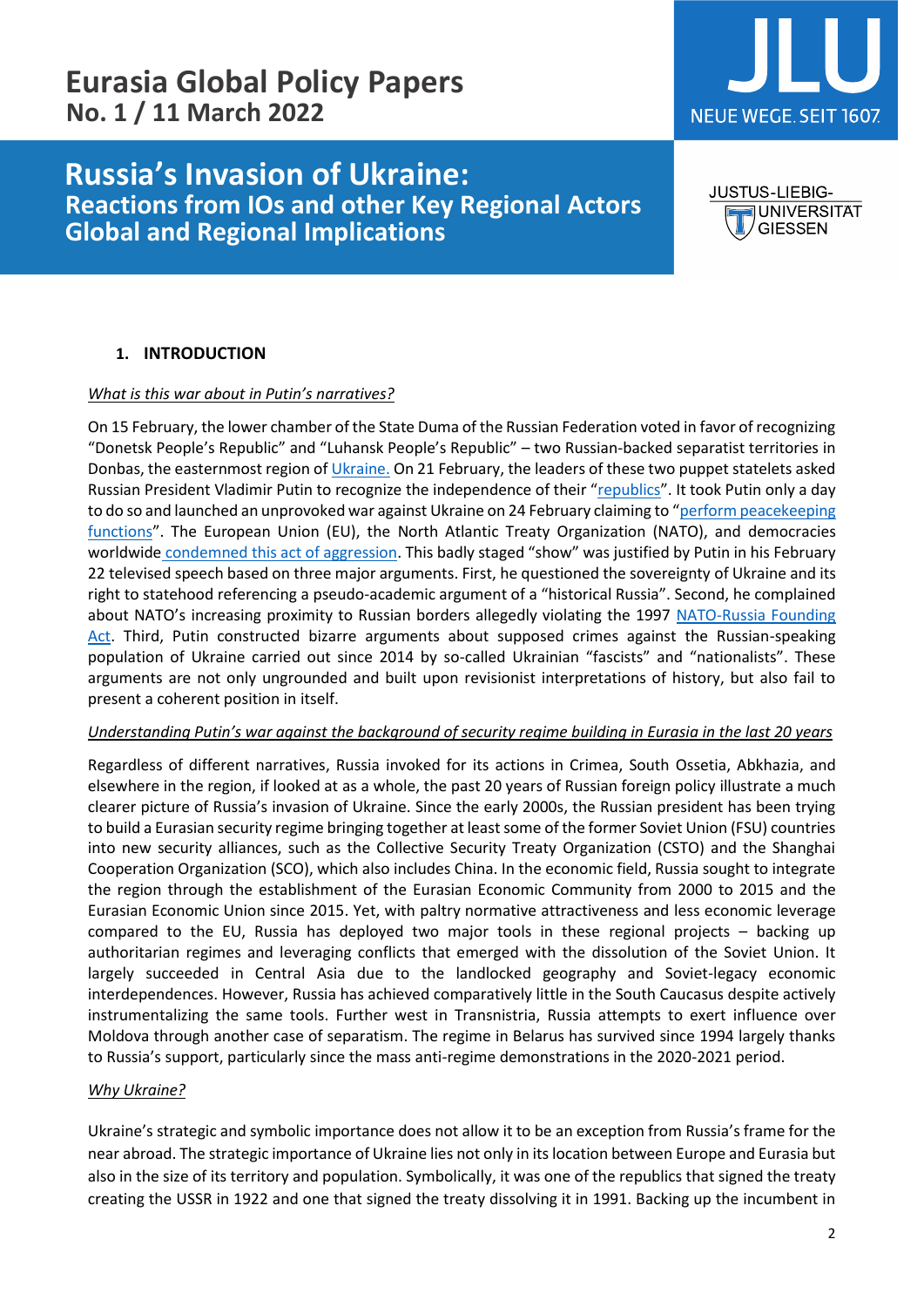

return for loyalty towards Russia, however, did not work in Ukraine after 2013 as it had done before (with exception of the post-Orange Revolution phase). Large-scale demonstrations broke out against President Viktor Yanukovych's administration in Ukraine after his refusal to sign the Association Agreement with the EU. The Russian-backed Ukrainian president was forced to concede to the opposition and subsequently, fled into exile after being removed from office by the Ukrainian [parliament.](https://www.aljazeera.com/news/2014/2/22/ukraine-president-yanukovich-impeached) Not conceding the loss of Ukraine from its control, Russia invaded Crimea i[n 2014](https://www.theguardian.com/world/2014/feb/28/russia-crimea-white-house) and backed separatist groups in Donetsk and Luhansk Oblasts of Ukraine resulting in a war between Ukraine and th[e separatists](https://www.reuters.com/article/us-ukraine-crisis-arms-specialreport-idUSKBN0FY0UA20140729) with the thinly veiled involvement of Russia. The [Minsk Agreement](https://edition.cnn.com/2022/02/09/europe/minsk-agreement-ukraine-russia-explainer-intl/index.html) signed by Ukraine, Russia, the separatist leaders, and the Organization for Security and Co-operation in Europe (OSCE) with the mediation of Germany and France in 2015 was never fully implemented, largely due to the lack of genuine commitment by the Russian side, who avoided to recognize its involvement in the separatist regions. Yet, neither the invasion of Crimea by Russia nor the Russian-backed separatism in the Donbas region substantially curtailed Ukrainians' democratic aspirations. The 2019 Ukrainian presidential elections saw the landslide [victory](https://www.bbc.com/news/world-europe-48007487) of Volodymyr Zelensky, who initially pursued a strong reformist [agenda](https://www.rferl.org/a/zelenskiy-medvedchuk-ukraine-sanctions-media/31133538.html#:~:text=A%20television%20star%20and%20comedian%20with%20no%20political,has%20killed%20more%20than%2013%2C000%20people%20since%202014.) curbing corruption and targeting Russia-linked oligarchs and thereby disturbing Russia's last remaining leverages. Yet the progress of these reforms is now left in doubt given the scale of devastation in the country.

At this stage, it has become clear that Russia's preparations for the invasion had commenced in the spring of [2021](https://ecfr.eu/publication/waves-of-ambition-russias-military-build-up-in-crimea-and-the-black-sea/) when Russia claimed that this build-up was part of its regular cycle of military exercises (*[Zapad](https://crsreports.congress.gov/product/pdf/IF/IF11938)* 2021). Large-scale Russian military exercises started in 2014 and continued every year in the following order: *Vostok* (East), *Tsentr* (Center), *Kavkaz* (Caucasus), and *Zapad* (West). Given this, Russian claims about the regularity of the military build-up during spring 2021 may have looked reasonable. Nevertheless, its military build-up in Crime[a continued](https://www.csis.org/analysis/moscows-continuing-ukrainian-buildup) further in September and around Ukraine in the following months, finally leading to the launch of the current massive invasion. Seen from today, there is no doubt that Russia intended to cover its true aspirations under the guise of military exercises.

# *Why now?*

The timing of this invasion is partly explained by Zelensky's large reform agenda, which reduced Russia's influence in Ukrainian society as well as the Russian military exercise *Zapad 2021*. More substantially, two further developments also provide important explanations. First, one can point to the aftermath of the failed revolution in Belarus. In the summer of 2020, more than 200,000 Belarusian citizens participated in street protests against the rigged election of incumbent President Lukashenko despite obvious risks for their own lives. This development may have been perceived by the Russian leadership as a substantial threat to the autocratic stability of its closest neighbor, even though the Belarusian security apparatus brutally kneecapped the revolutionary movement. Moreover, by supporting Lukashenko in this crisis, Putin managed to bind Lukashenko to him even tighter. The ensuing forced "refugee crisis" on the Belarusian-Polish border in the summer of 2021 also fits into this picture of creating insecurity in Europe in the run-up to the invasion of Ukraine. Second, the unrest in Kazakhstan in January 2022 may have been another "trigger" in Putin's worries about anti-regime unrest. These riots are significant to understand the overall political picture before Russia's war in Ukraine, since the CSTO troop involvement in Kazakhstan be seen as a sign of Russia's growing concern. This had certainly, provided for the strengthening of security solidarity of the CSTO states, even though, the CSTO is not involved in Russia's war in Ukraine.

# *Western misconception*

Despite the [US intelligence community's consistent warning](https://www.nytimes.com/2021/11/19/us/politics/russia-ukraine-biden-administration.html) about a possible Russian attack on Ukraine, EU and NATO countries underestimated signs of Russia's plans for a full-scale invasion of Ukraine. A core element of the EU's and NATO's misconception is grounded in the widely held assumption that Russia sought to implement a similar scenario in Ukraine as it had in Georgia and Moldova. There, secessionist areas have existed as "frozen conflicts" with intermittent violence (especially in Georgia) with Russian (military) support since the 1990s. Although such a scenario would have been a severe breach of international law and a serious violation of Ukrainian sovereignty anyway, it could well have enabled a (partial) implementation of the Minsk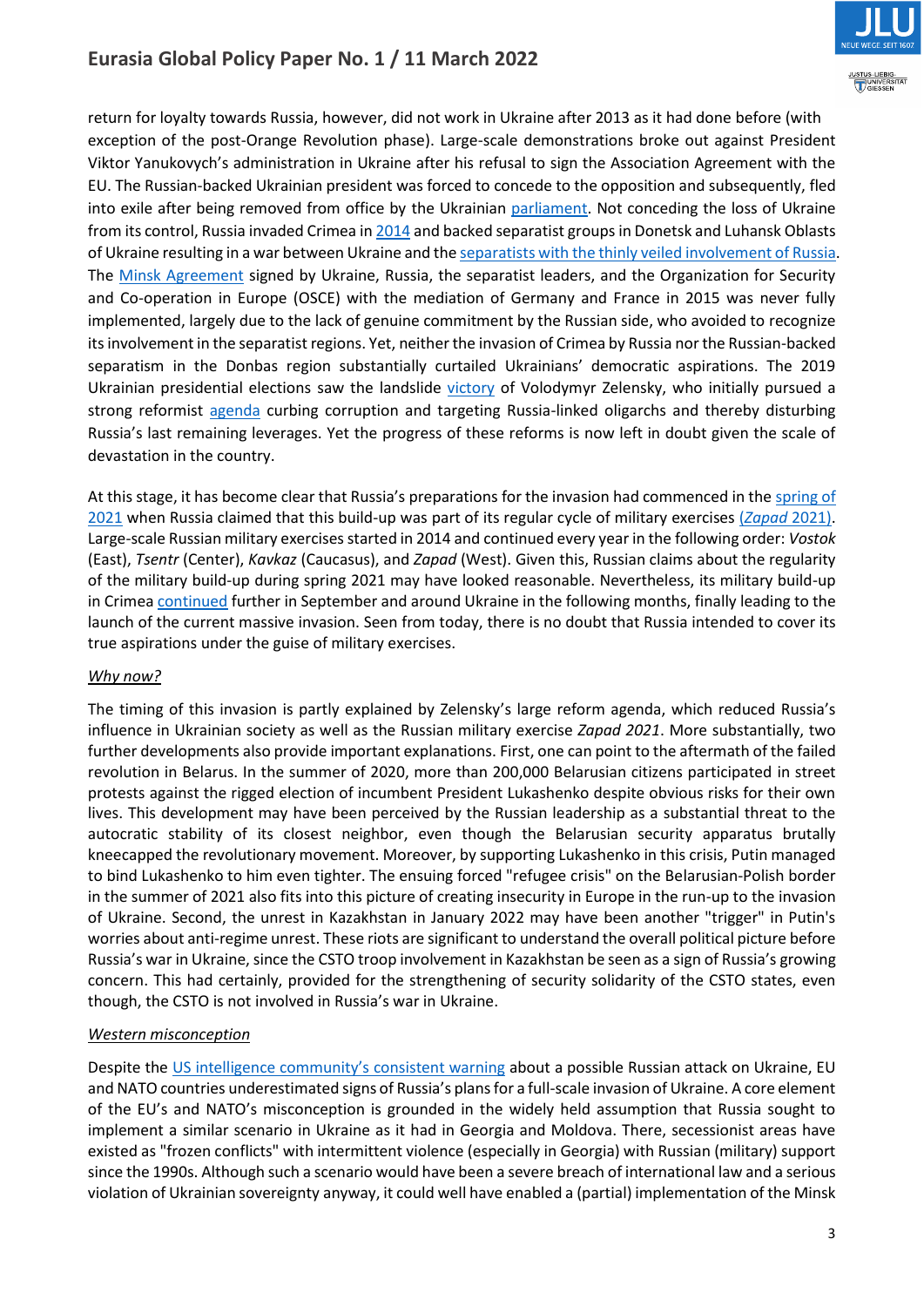

Agreement in the long run. Moreover, the international consequences of such a move have been manageable from the Russian perspective.

In light of these background arguments, this paper offers brief analyses of the reactions of relevant international and regional organizations. In addition, it highlights the reactions of selected states, where the war against Ukraine has brought about a significant shift in traditional policies or particular activism. Section 2 discusses key turning points in the foreign policies of Germany, Poland, and the US as well as Turkish mediation efforts that emerged even prior to the full-scale invasion. We believe this section provides important background for further considerations of the reactions of the UN, the EU, NATO, the Council of Europe (CoE), and the OSCE in Sections 3-7. Section 8 discusses reactions from Eurasian regional securitypolitical organizations and individual states in Central Asia and South Caucasus. Furthermore, each section provides implications for the organization, the individual states, or the region in question. The final section illustrates a general conclusive view on geopolitical shifts in the region and their worldwide repercussions.

# **2. CONTEXT: FOREIGN POLICY TURNING POINTS**

In many member states of the European Union and/or NATO the Russian invasion in Ukraine has triggered significant changes in security and defense policy. Since it is beyond the limits of this report to discuss each member-state individually, four states were chosen based on significant foreign policy shifts and/or particular activism regarding the war in Ukraine. Nevertheless, this does not indicate that similar or more important changes have not been underway in other member-states.

# *Germany: "Zeitenwende" or impulse reaction?*

The change in German Foreign and Security Policy in reaction to the Russian invasion in Ukraine has been especially drastic – framed as a "*Zeitenwende*" (historical turning point) by German Chancellor Olaf Scholz in his [remarks](https://www.zeit.de/politik/deutschland/2022-02/olaf-scholz-regierungserklaerung-ukraine-rede) to the German parliament. On a policy level, this shift is supposed to include reaching (and surpassing) the 2% NATO defense spending target, providing weapons to Ukraine for self-defense, and establishing a 100 billion Euro special fund for the German Bundeswehr. The latter shall cover more basic equipment gaps as well as the costs for the acquisition of new equipment like armed drones in the coming years. Additionally, Germany is committed to supporting new steps to increase NATO's collective defense in the Baltics and Eastern Europe. With these announcements, Germany fast tracks *some* projects already laid out by the coalition treaty and meets long-standing demands of NATO partners as well as German security experts. The reactions of the German government to the Russian invasion also constitute a break with its traditional diplomacy- and trade-based Russia policy that is now perceived as having "failed" to a certain extent. Nevertheless, the German government has been slower and more cautious than other countries in taking decisions to support Ukraine with military devices, which does not give the impression of a coherent support strategy. The Bundesta[g discussion s](https://www.bundestag.de/dokumente/textarchiv/2022/kw08-sondersitzung-882198)urrounding these decisions also illustrates continuity in German foreign policy, e.g. related to emphasizing humanitarian assistance and development aid.

While first [opinion polls](https://www.tagesschau.de/inland/deutschlandtrend/deutschlandtrend-2925.html) show a high level of support for these steps, there is obviously among the coalition parties on financing. Hence, this major break in German Security culture will most likely lead to profound public debates as well as coalition and inner-party conflicts. For this policy shift to become a sustainable one, this would require public debates on certain adjustments within the ministry of defense, the Bundeswehr, and defense procurement. In light of long-standing debates on Germany's principled stance on the export of weapons to conflict regions, the former government [updated](https://www.tagesschau.de/inland/ruestungsexporte-deutschland-107.html) the German arms export guidelines only in 2019. This debate, however, will become highly dynamic inside the government parties and within the broader public. The prevalent interpretation of the underlying [arguments](https://www.dw.com/en/why-germany-refuses-weapons-deliveries-to-ukraine/a-60483231) of German historic responsibility has seemingly shifted from references to past-German militarism and atrocities to the perceived necessity of supporting self-defense against a military aggressor to preserve the territorial and political sovereignty of Ukraine. While this policy will most likely not green light similar undertakings in other conflicts and is a paradigmatic turn for German foreign policy, Germany is still criticized for doing too little and acting too late.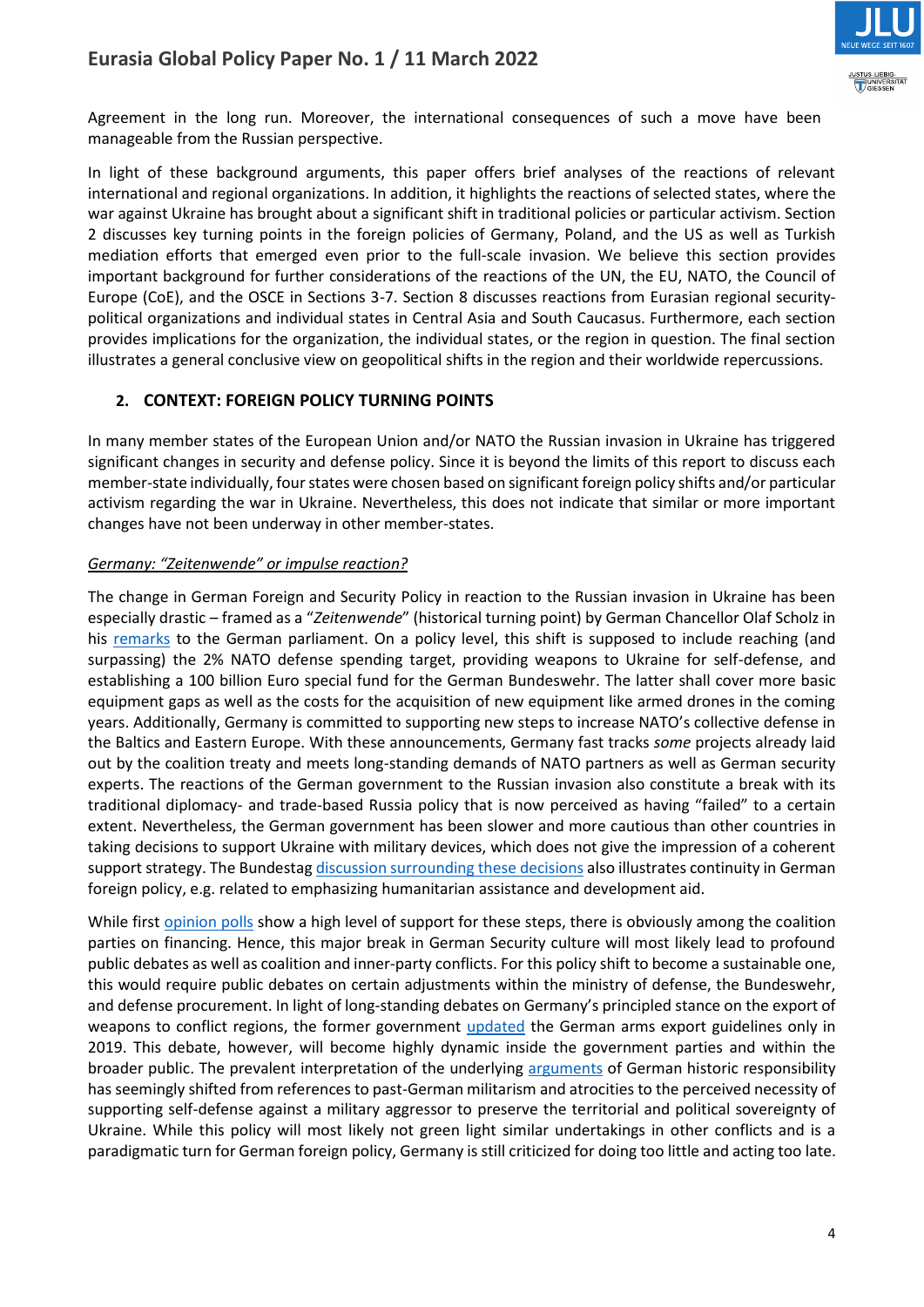



# *Poland: From Zero to Hero?*

Within the EU, Poland looks back on a period in which it has suffered a significant loss of reputation since 2015. The right-wing conservative ruling party PiS, whose actions were and are still characterized by antidemocratic attacks on the Polish judicial and media systems, presents the EU with a litmus test, just as in the case of Hungary, of how to deal with such democratic defects within the EU. One core instrument at the EU's disposal in such cases is its rule of law mechanism, which would imply that funding from the EU budget can be cut. The EU Commission did not put itself under time pressure to prepare this rule of law mechanism in the recent past. Instead, it waited for the ruling of th[e European Court of Justice,](https://www.spiegel.de/ausland/eugh-klage-von-polen-und-ungarn-gegen-rechtsstaatsmechanismus-abgewiesen-a-7b427c99-26fd-437d-8b3c-18a4f06f21e6) which had to decide on the complaint of Poland and Hungary against the rule of law mechanism. However, the court decision took place a bit more than a week before the start of Russia's war against Ukraine. The Court dismissed the Polish and Hungarian cases: Hence, the implementation of the rule of law mechanism could be starting right now. However, the EU Commission had [announced](https://www.spiegel.de/ausland/eugh-klage-von-polen-und-ungarn-gegen-rechtsstaatsmechanismus-abgewiesen-a-7b427c99-26fd-437d-8b3c-18a4f06f21e6) that it would need time for further examinations and the development of guidelines in the implementation of the rule of law mechanism. Furthermore, the EU Commission did not want to trigger anti-EU sentiments during the election campaign in Hungary until April.

Since the war in Ukraine started in February 2022, Poland's role within the EU as well as on a global level has changed fundamentally. Due to its geographical position, Poland is the key EU country for humanitarian and military support to Ukraine. Poland has taken up this responsibility right away, both, its government and the Polish society. In fact, Poland went "[from zero to hero in EU](https://www.politico.eu/article/poland-goes-from-zero-to-hero-in-eu-thanks-to-ukraine-effort/)". It is important to stress that Poland also takes over its [role as a hub](https://www.thefirstnews.com/article/eu-foreign-policy-chief-thanks-poland-for-hub-role-in-ukraine-crisis-28255) explicitly for forwarding military goods, which it started to deliver from its capacities [early](https://guardian.ng/news/russia-invasion-ukraine-gets-first-military-aid-from-poland/) on. Without a doubt, Poland is now in a position to gain crucial influence on any further EU strategy towards Ukraine and Russia. Its voice will be heard. Any impact on the EU's rule of law mechanisms is speculation right now.

# *US: "Comeback" in Europe?*

The United States' reaction to Russia's invasion has presented the Biden administration with a clear opportunity to reassert America's commitment to Transatlantic relations. In particular, following the harried withdrawal from Afghanistan in August 2021, the United States has pressed forward with much clearer intent. While the direct military intervention was never on the table, Washington quickly mobilized an additional \$350 million of military aid, [bolstering](https://www.washingtonpost.com/nation/2022/02/26/biden-ukraine-military-aid-package/) its total support up to \$1 billion in security assistance over the last year. The final tally of the United States' commitment is not yet definitive as Biden also called on Congress to [provide](https://www.defensenews.com/congress/2022/03/03/white-house-seeks-new-10b-ukraine-fund-with-half-for-pentagon/) 10 billion dollars in response to events. However, the purpose of these funds will not be solely reserved for Ukrainian recipients as \$4.8 billion may be directed to troops deployed in NATO countries among its eastern members. Congress has in fact seen fit to [approve](https://www.defensenews.com/congress/2022/03/09/bidens-ukraine-aid-package-is-getting-super-sized-by-congress/) \$13.6 billion however; the impact of this support remains unclear at this stage.

Given President Putin's framing of the conflict as a security response to NATO enlargement in which it sees the United States as the primary driver, the United States has little chance of asserting itself as a mediator in the conflict. All members of the Biden administration and many in the US Congress have explicitly denounced Russian aggression and called for an end to hostilities. In addition to its universal condemnation, the US has also recommitted itself to NATO guarantees, marking an unmistakable turn in transatlantic solidarity following four years of uneasiness under former president Donald Trump. However, the durability of the US commitment, in the long run, is uncertain, especially with the initial speculation on the upcoming US midterm elections. With a presumptuous shift to Republican leadership in Congress by November 2022, a refocus on an isolationist domestic agenda or a concentration on Chinese foreign policy may be in the offing. Although several leading GOP senators have affirmed their support for Ukraine, the former President and several House representatives have seen fit to question its relevance in the [US discourse.](https://www.nytimes.com/2022/03/09/us/politics/republicans-ukraine.html) Nevertheless, the firm embeddedness of the United States in Europe's security architecture, the interwovenness of US and European defense industries as well as the histories of Russia-scepticism in foreign policy elites on both sides of the Atlantic indicate common goals in the short to medium term.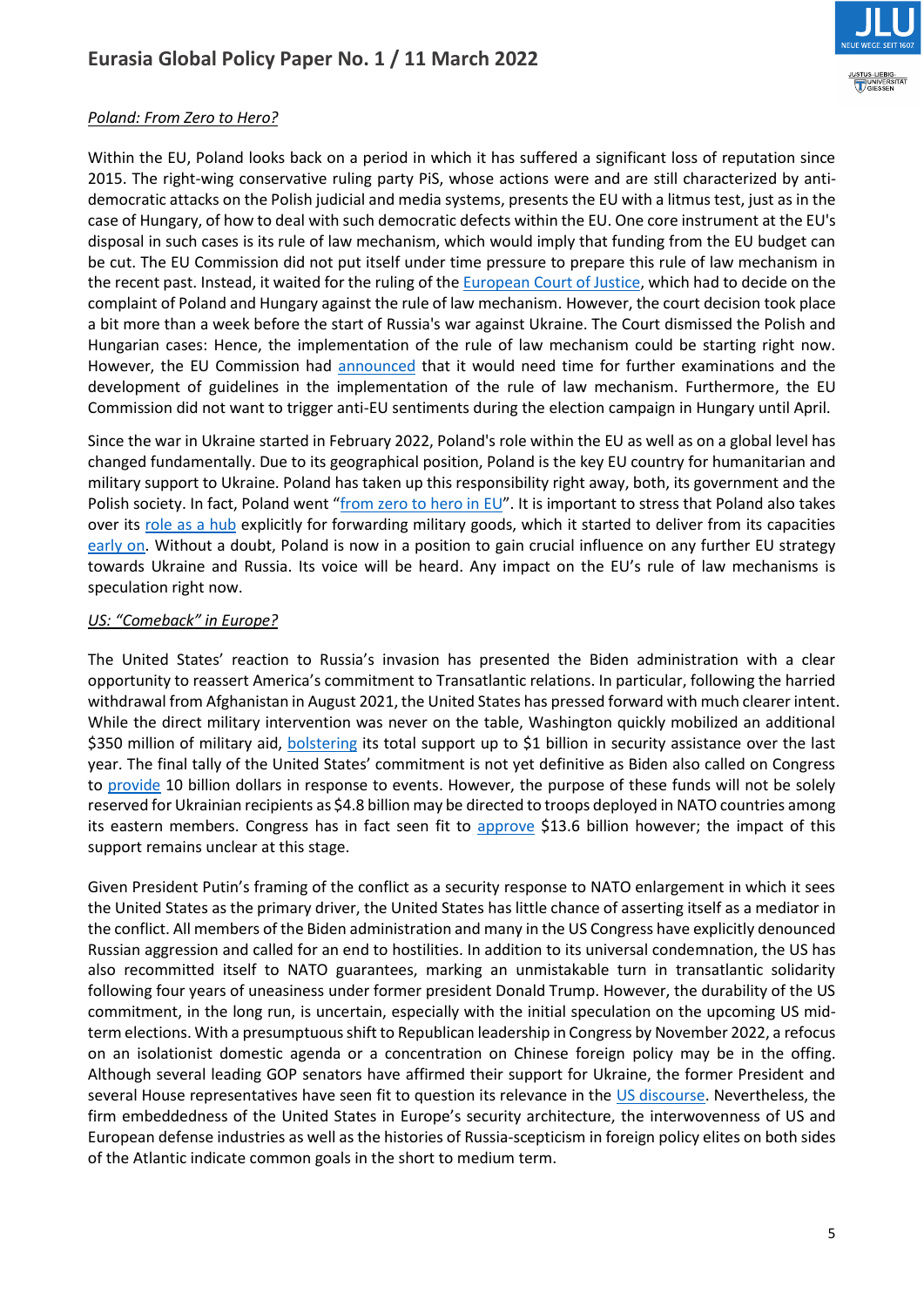

# *Turkey: Mediator or conflict party?*

From the breakout of the international crisis around Ukraine and since the early days of Russian aggression, Turkey has continuously attempted to position itself as a [mediator](https://www.rferl.org/a/erdogan-mediation-russia-ukraine/31585423.html) between Ukraine and Russia. More recently, on 6 March, Turkish President Recep Tayyip Erdogan held a phone call with Vladimir Putin urging him to declare a ceasefire in Ukraine, open humanitarian corridors, and sign [a peace agreement.](https://www.businesstoday.in/latest/world/story/turkeys-erdogan-urges-putin-to-declare-ceasefire-in-ukraine-sign-peace-agreement-324937-2022-03-06) These initial steps, according to the Turkish press release, could open a way to a political solution. Nevertheless, Turkish mediation efforts have yet to bring about a significant change in Russian behavior. After the mentioned phone call, the Russian side reiterated its determination to continue the "special military operations" until the Ukrainian side surrenders and gives in to the Russia[n demands.](https://www.sozcu.com.tr/2022/dunya/erdogan-ile-putin-rusya-ukrayna-savasini-gorustu-6992689/amp/) However, the willingness of the Ukrainian and Russian foreign ministers to meet in Antalya on 10 February can be seen as a preliminary success, despite the sobering [result.](https://www.aljazeera.com/news/2022/3/10/top-russia-ukraine-diplomats-arrive-in-turkey-for-talks) Whether this dialogue could be maintained afterward and bring about any positive outcome is therefore questionable.

The Turkish offer to mediate between Russia and Ukraine might be based on different foreign policy objectives. First and foremost, as a NATO ally, Turkey is one of the countries to suffer immediately in case the war in Ukraine escalates into a full-scale NATO-Russia confrontation. Compartmentalized into cooperative and competitive areas in different geographies, Turkey has developed a complex relationship with Russia over the last decade. Any confrontation between Russia and NATO would make Turkey drawback or de-construct this complex relationship. Secondly, Turkish interests do not allow for a larger Russian presence in the Black Sea. Therefore, helping to protect Ukraine's sovereignty also serves [Turkish national](https://www.middleeastmonitor.com/20211029-turkey-ukraine-cooperation-vital-for-black-sea-security-says-minister/)  [interests.](https://www.middleeastmonitor.com/20211029-turkey-ukraine-cooperation-vital-for-black-sea-security-says-minister/) Thirdly, a potential Russian victory over Ukraine would lead to the strengthening of Russian influence in the former Soviet region, posing threat to Turkish foreign policy objectives in the South Caucasus and Central Asia. Overall, the room for maneuver Turkey finds between the West and Russia could narrow both when Russia is too strong and too weak. Fourth, taking on a mediator role with Russia helps Turkey to distance itself from other NATO members in the eyes of the Kremlin while [winning applause](https://www.middleeastmonitor.com/20210421-turkey-and-ukraine-could-each-be-the-foreign-policy-saviour-of-the-other/) from the West with whom Turkey has its [relations strained](https://www.brookings.edu/blog/order-from-chaos/2021/01/29/us-turkey-relations-will-remain-crisis-ridden-for-a-long-time-to-come/) in last several years over both geopolitical issues and Turkish human rights records.

# **3. UNITED NATIONS**

During the United Nations Security Council (UNSC) special [debate](https://www.un.org/press/en/2022/sc14798.doc.htm) on Russia's decision to recognize the socalled republics of Luhansk and Donetsk in eastern Ukraine, Russia put its invasion plans into action. Starting a military invasion against the principles of international law is a blatant sign of disrespect for central UN institutions, a continuity of recent Russian contempt for the UN. The Russian veto o[n a resolution](https://www.un.org/press/en/2022/sc14808.doc.htm) demanding the withdrawal of its troops from Ukraine during a special UNSC meeting on the following day was expected. However, the abstentions of China, India, and the United Arab Emirates are considered diplomatic successes, even though the resolution (as well as forthcoming ones) has been blocked and an intervention by the international community has not been reached. At the Emergency Session of the United Nations General Assembly (UNGA) on 2 March [called](https://www.un.org/press/en/2022/sc14809.doc.htm) by the UNSC, 141 states voted for a resolution demanding an unconditional withdrawal of Russian forces and underlining Ukrainian sovereignty. It is noteworthy, that only 5 states (including the Russian Federation) voted against the resolution as 35 states abstained. However, the voting results show that most of Russia's allies in the SCO and CSTO abstained, thus including Armenia, Kazakhstan, Kyrgyzstan, Tajikistan, China, India, and Pakistan (the exception being Belarus, which voted against, and Uzbekistan, which stayed away from the vote). So, while longstanding criticism and weaknesses of the UNSC are obvious in this case, at least the diplomatic effort in the UNGA was rewarded with a resolution of symbolic value. Even though the resolution will not have much effect on the situation on the ground, it might further impair Russia's influence and global role going forward. Beyond the perceived ineffectiveness of the UNSR, the UN's credibility could be on the line as reports of orders to avoid the terms "invasion" and "war" within the UN Staff have spread. The UN has thus far [denied](https://www.euronews.com/my-europe/2022/03/08/war-in-ukraine-un-denies-banning-staff-from-using-words-war-and-invasion) such claims.

As part of its "lawfare" strategy, Ukraine has begun to call into question Russia's permanent membership and veto rights in the UNSC. The 1945 UN Charter foresaw a permanent seat for the Union of Soviet Socialist Republics in addition to the Republic of China, France, the UK, and the United States. After the dissolution of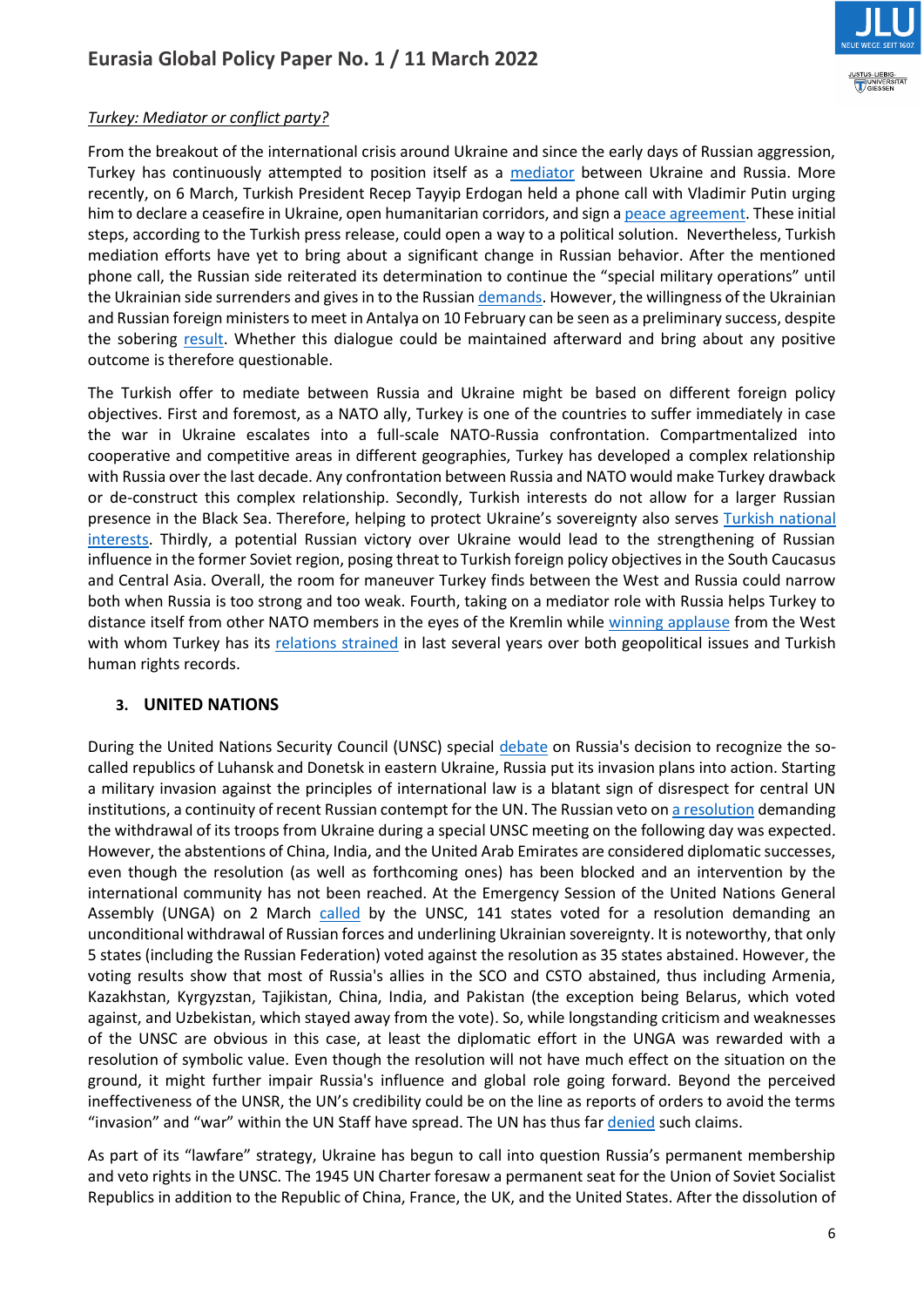

the USSR, its seat in the UNSC was deferred to the Russian Federation. Whereas this initial transferal was met with little contention, the legitimacy of this step has now been [called into question](https://www.theguardian.com/world/2022/feb/25/putin-facing-efforts-isolate-diplomatically-ukraine) by the Ukrainian ambassador. However, given the intensifying depth of Russian-Chinese relations over the last two decades, it is unlikely that such a resolution would be successful. Furthermore, two international courts have been called into action regarding the war in Ukraine. Firstly, Ukraine submitted a case to the International Court of Justice (ICJ) on 7-8 March. In its case, the Ukrainian side fundamentally [disputes](https://www.ejiltalk.org/preventing-genocide-and-the-ukraine-russia-case/) Russian allegations of genocide in Ukraine as well as its use of force in Ukraine to prevent it. The Russian Federation, in turn, has filed a [counter-suit](https://www.ejiltalk.org/russias-submission-to-the-icj-in-the-genocide-case-russias-withdrawal-from-the-council-of-europe/) in the ICJ reasserting its claims on genocide against Russian speakers. In the other international court in the Hague, the Prosecutor of the International Criminal Court (ICC) [launched](https://www.icc-cpi.int/Pages/item.aspx?name=20220228-prosecutor-statement-ukraine) an investigation into possible war crimes on 3 March. The size and scope of this undertaking by prosecutor Karim Khan are unclear at this stage.

# **4. EUROPEAN UNION**

At this point, it is safe to say that the horrific war against Ukraine, one of the European Union's immediate eastern neighbors and partners, will influence most policy fields of the EU in one way or the other. This paper will focus on the implications for the EU's migration, security, and enlargement policies. Up until now, the EU has adopted four [packages](https://www.consilium.europa.eu/en/policies/sanctions/restrictive-measures-ukraine-crisis/) of restrictive measures against Russia, including a partial expulsion from the SWIFT banking system, severe sanctions against banks, specific economic sectors, politicians, and other influential individuals. The EU also banned the state-owned media channels Russia Today and Sputnik, heavily used for disinformation purposes, and prohibited access to its airspace. The latest packages also targeted Belarus for its active involvement. To compensate for Russian oil and gas imports the EU has recently announced its "[REPowerEU](https://ec.europa.eu/commission/presscorner/detail/en/ip_22_1511)" plan to decrease energy dependence. While many observers greet most of the EU's actions as "rising to the occasion," others view the [comments](https://www.politico.eu/article/ukraine-eu-commission-chief-von-der-leyen-invite/) of Commission president Ursula von der Leyen, who announced that Ukraine "belongs" to the European Union, or the premature [announcement](https://www.politico.com/news/2022/02/28/ukrainian-pilots-arrive-in-poland-to-pick-up-donated-fighter-jets-00012560) of the High Representative Joseph Borell on EU coordinated fighter jet donations to Ukraine with great concern.

# *Implications for the Future of EU Migration policy*

Many EU member states have effectively opened their borders to refugees from Ukraine soon after the Russian invasion started. Accordingly, the interior ministers of the European Union have [voted](https://www.consilium.europa.eu/en/press/press-releases/2022/03/04/ukraine-council-introduces-temporary-protection-for-persons-fleeing-the-war/) to apply the temporary protection mechanism to Ukrainian citizens, people from third countries, or stateless people without a secure country of origin fleeing the Russian aggression. This measure allows member states to grant them asylum for one up to three years without visa requirement in a drastic [departure](https://www.dw.com/en/ukraine-russia-war-forces-eu-refugee-policy-reversal/a-61028152) from the Dublin mechanism as well as the usual asylum process. However, it seems unlikely that this refugee crisis will change longstanding conflicts between and within EU member states. Debates on the establishment of a new distribution mechanism will likely be on the agenda for upcoming summits and the probability of respective reforms has increased since the countries most affected are the ones that usually block such steps. However, the same countries could support the establishment of an *exceptional* mechanism confined to Ukrainian refugees while blocking more general reforms. Such an undertaking could still set a precedent for the future EU migration policy. Especially reports on the discrimination of people of color and non-Ukrainian citizens at the EU's external border and the visible [mismatch](https://www.dw.com/en/ukraine-russia-war-forces-eu-refugee-policy-reversal/a-61028152) between the willingness to accept refugees from Ukraine in contrast to refugees from the Middle East and Northern Africa suggest that this situation is merely an exception. Countries like Poland and Hungary might be even less willing to take in refugees from other regions in the future, citing their current burden. They will probably press for greater commitment from other EU members and push back against the procedure of law mechanism on similar grounds.

### *Which consequences for the CSDP?*

Based on public statements by leading politicians from various EU member states in response to Russia's aggression against Ukraine, a strengthening of European security and defense cooperation, for example within the framework of PESCO, could be expected. The Russian war against Ukraine might represent a new "moment of awakening" in this regard. Whether the window of opportunity offered by public support in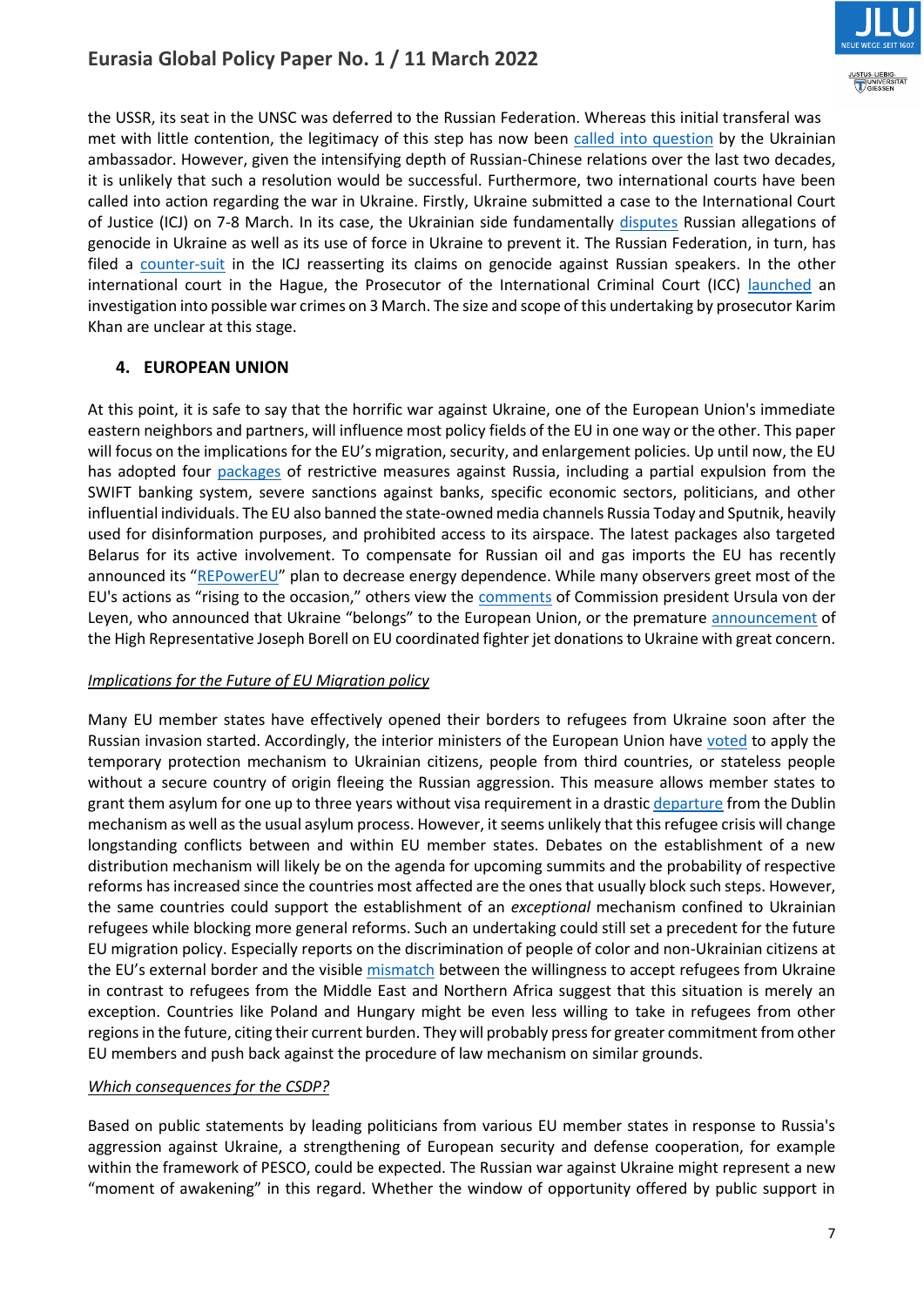

many EU member states for investments in security and defense and a strategic repositioning is *seized* will be crucial. The rupture of transatlantic relations during the Trump presidency (and beyond) as well as the chaotic withdrawal of NATO allies from Afghanistan has recently been invoked as a warning sign supporting the need to invest more in the EU's common security and defense policy (CSDP). However, there are few signs so far that these impulses have been fully harnessed. In addition to French President Emmanuel Macron's [commitment](https://www.euractiv.com/section/politics/short_news/macron-war-in-ukraine-marks-change-of-an-era-for-europe/) to highlighting this issue at the EU crisis [summit](https://www.france24.com/en/live-news/20220310-ukraine-crisis-to-dominate-eu-leaders-versailles-summit) in Versailles, the Danish [announcement](https://www.theguardian.com/world/2022/mar/06/denmark-to-hold-referendum-eu-defence-opt-out) of a referendum on its CSDP opt-out could be another positive sign. While this crisis could also lead to a strengthening of EU-United Kingdom defense cooperation, it remains a big unknown at this point. Even if the EU emerges from this crisis as a stronger foreign policy actor, th[e problematic role](https://www.france24.com/en/asia-pacific/20220301-caught-between-russia-and-the-west-china-faces-ukraine-dilemma) of China and the visibly strong European dependence on U.S. security guarantees continue to challenge debates on "European strategic sovereignty" or a "geopolitical Europe". Moreover, the EU's future relationship with China – a key puzzle piece in this concept – will fundamentally hinge on China's decision between mediating or tolerating the Russian war efforts going forward.

### *Membership Perspectives and Future of EU Enlargement*

President Zelensky has officially [applied](https://www.euractiv.com/section/europe-s-east/news/ukraine-requests-eu-membership-under-fast-track-procedure/) for Ukrainian EU membership on 28 February and addressed the European Parliament (EP) the following day. During the session, the EP issued a [resolution](https://www.europarl.europa.eu/news/en/press-room/20220227IPR24205/invasion-of-ukraine-meps-call-for-tougher-response-to-russia) calling on the EU institutions to consider and work towards membership while supporting Ukraine along the lines of existing agreements in the meantime. Moreover, many Eastern European states have signaled their [support](https://www.euractiv.com/section/europe-s-east/news/ukraine-requests-eu-membership-under-fast-track-procedure/) for granting candidate status to Ukraine and the EU Commission is discussing possible pathways along with the recent bids by Moldova and Georgia. While it is almost certain that the actual membership process and harmonization of laws and policies would take multiple years, granting this status would be an important step to provide the Ukrainian people with a post-war perspective and signal support against Russia. However, much will depend on how the situation in Ukraine develops - whether and under what conditions a withdrawal of Russian troops can be achieved. The EU must carefully weigh their next step in this regard and either commit to it fully, prepared for all consequences like increased tensions with Russia and reconstruction aid, or openly communicate that this step is ruled out for the near future. With regards to Georgia, the granting of candidacy status seems less likely, considering an even higher probability of rising tensions with Russia, less geographic proximity as well as the balancing act that the Georgian government is trying to manage towards Russia (see section seven).

The war against Ukraine also presents challenges to the EU's Eastern Partnership (EaP) Program. If candidacy status would be granted to Ukraine, Georgia, and Moldova – and we assume that Belarus is excluded from the program for now – this would leave only Azerbaijan and Armenia. The EaP countries anyway failed to establish a joint position on the Russian invasion. The EU itself will probably be more careful going forward. This poses the more fundamental question of what the EU's policy towards its eastern parts will look like in the future.

# **5. NATO**

### *Point of departure*

The perception among NATO members is unanimous: The Russian invasion in Ukraine on 24 February will be a turning point for the Euro-Atlantic Security Order. Exceptional movements of Russian troops near the Ukrainian border, as well as military maneuvers in the region, have been a source of [renewed concern](https://www.nato.int/cps/en/natohq/opinions_183016.htm) among NATO allies and partners at least since early 2021. However, diverging threat assessments and policies regarding possible military aggression by Russia and different positions on arms deliveries seemed to have persisted until the beginning of the recent war, despite the illegal annexation of Crimea in 2014. Additionally, the unity among allies was strained by a general debate on NATO's long-term strategic posture ("brain death"), burden sharing, diverging concepts of "European strategic autonomy" and fears of eventual US abandonment in the context of increasing US-China conflict and repercussions of the Afghanistan withdrawal.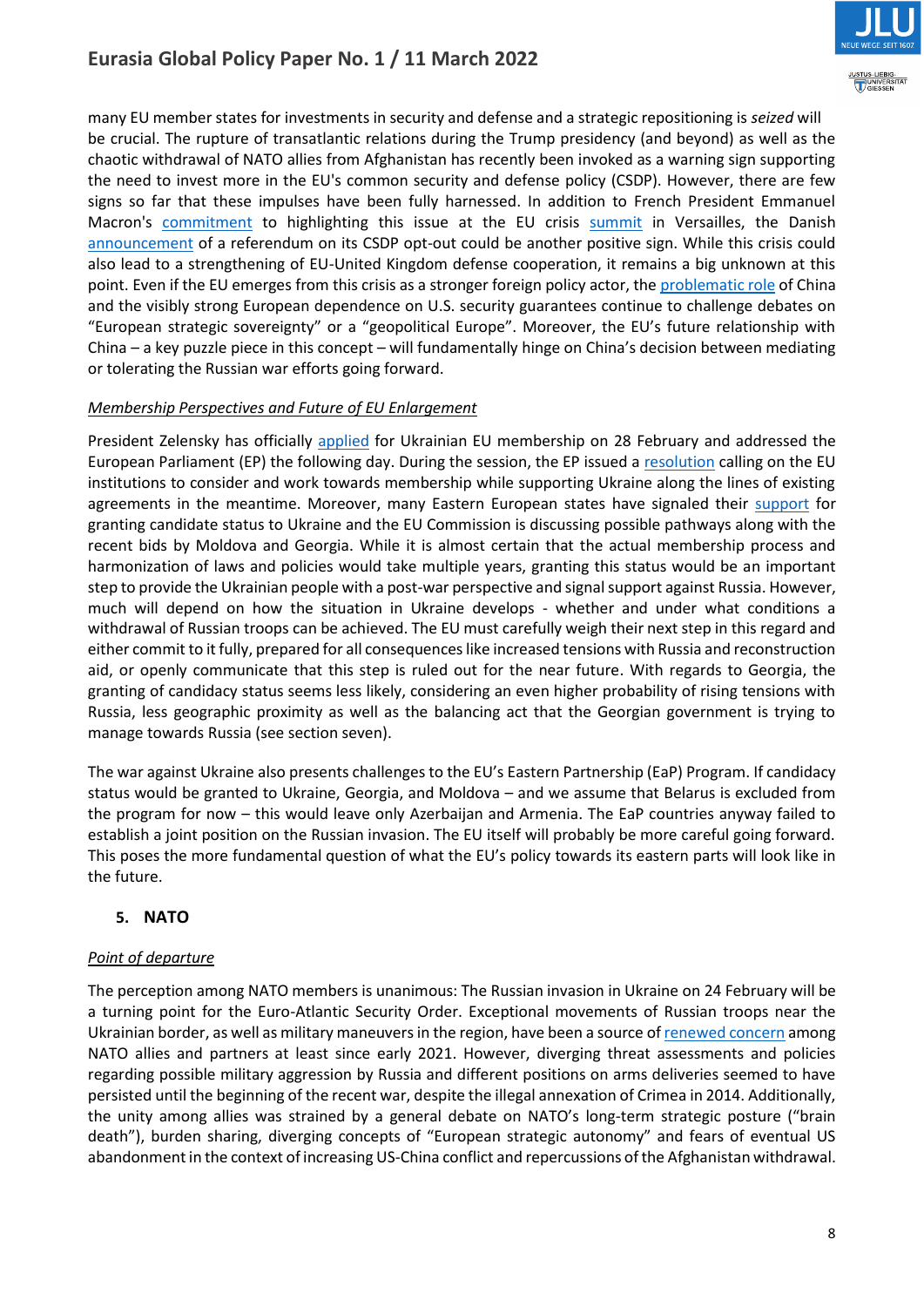

# *Initial Reactions*

In a [press conference](https://www.nato.int/cps/en/natohq/opinions_192408.htm) following the invasion, Secretary-General Jens Stoltenberg called NATO's Article 5 commitment of collective defense "ironclad". The North Atlantic Council (NAC) met virtually on the following day with the participation of EU representatives and with NATO partners Finland and Sweden. The resulting [statement](https://www.nato.int/cps/en/natohq/official_texts_192404.htm?selectedLocale=en) condemned the Russian attack on Ukraine (as well as the involvement of Belarus) as "an act of aggression against an independent peaceful country", breaching international law as well as multiple international agreements. NATO allies furthermore called for a Russian ceasefire, immediate withdrawal of troops, and humanitarian access. NATO has [assisted](https://www.nato.int/cps/en/natohq/topics_37750.htm) the Ukrainian armed forces for several years including support of reforms, capability development, capacity-building, and training on grounds of the Partnership for Peace program and the 2016 Comprehensive Assistance Package for Ukraine. NATO is currently supporting the [coordination](https://www.nato.int/cps/en/natohq/news_192476.htm) of Ukrainian requests for humanitarian and non-lethal assistance and most NATO allies are providing military equipment, financial assistance, humanitarian aid, and likely also intelligence to Ukraine. The Alliance has thus far [declined](https://www.nato.int/cps/en/natohq/opinions_192739.htm) demands by the Ukrainian government to impose a No Fly Zone over (parts of) Ukraine to protect civilians with reference to the high risk of escalation. While the delivery of Polish MiG-29 fighter jets was considered, the US ultimately shelved these undertakings [highlighting](https://www.defense.gov/News/Releases/Release/Article/2960180/statement-by-pentagon-press-secretary-john-f-kirby-on-security-assistance-to-uk/) logistical challenges as well as a lack of strategic rationale compared to the probability of escalation.

Especially considering Putin's revisionist [speech t](https://www.nytimes.com/2022/02/23/world/europe/putin-speech-russia-ukraine.html.)hree days before the actual invasion, threat perceptions have increased severely in (but not limited to) the Baltic States, assuming Russian ambitions that go beyond Ukraine. The NAC meeting, therefore, included consultations on Article 4 of the Washington treaty, [invoked](https://theconversation.com/ukraine-invasion-why-eight-nato-members-triggered-article-4-of-the-north-atlantic-treaty-178054) by the Baltic States, Poland, Romania, Bulgaria, the Czech Republic, and Slovakia. As a result, NATO has [activated its defense plans](https://www.nato.int/cps/en/natohq/opinions_192455.htm) and officially agreed to [deploy](https://shape.nato.int/news-archive/2022/saceur-statement-on-the-activation-of-the-nato-response-force) parts of the NATO Response Force (NRF) for the first time in the alliance's history, including the Very High Readiness Joint Task Force (VJTF) established after the illegal annexation of Crimea. While there seems to be unity among NATO allies not to intervene militarily in Ukraine, risks for [inadvertent](https://thebulletin.org/2022/02/the-pathways-of-inadvertent-escalation-is-a-nato-russia-war-now-possible/) escalation persist especially when it comes to arms deliveries, the use of NATO airfields for military aid, the tense situation between Turkey and Russia in the black sea or possible incidents in cyberspace. In the cyber realm**,**such unintended consequences *could* result from Russialinked attacks on Ukrainian infrastructure with repercussions for NATO states or reckless actions of hacktivist groups. [Stoltenberg](https://www.nato.int/cps/en/natohq/opinions_192455.htm) has again confirmed that cyber incidents *could* qualify for an Article 5 armed attack as NATO has publicly agreed on in its 2016 Warsaw [summit declaration.](https://www.nato.int/cps/en/natohq/official_texts_133169.htm) The Secretary-General however purposefully preserved ambiguity on possible thresholds. He furthermore [confirmed](https://www.nato.int/cps/en/natohq/opinions_192455.htm) that the alliance is assisting Ukraine in cyber defense, probably in terms of network and infrastructure protection. However, we have mostly seen lower-scale incidents like Distributed Denial of Service (DDoS) attacks thus far and there is no officially confirmed reporting about NATO allies considering offensive cyber operations.

# *What options going forward?*

While Stoltenberg has not officially declared a formal withdrawal from the NATO-Russia Founding Act, he has [underlined](https://www.nato.int/cps/en/natohq/opinions_192455.htm) that Russia violated and "walked away" from the shared agreement. Even a very conservative reading of the chosen wording and announced actions suggests that agreed-upon limitations on troopdeployments in the Eastern European member states are obsolete (for now) as NATO currently does not feel bound to the Act. The future of formal NATO-Russia relations is therefore very much up in the air. NATO will likely suspend meetings of the NATO-Russia-Council for the foreseeable future. Allies should nevertheless evaluate possible channels of communication (as Stoltenberg has now [confirmed\)](https://www.nato.int/cps/en/natohq/opinions_192739.htm?selectedLocale=en) and signal both the firmness of their demands that Russia must end its war against Ukraine and simultaneously signal, as the US did by [postponing](https://www.reuters.com/world/us/us-delays-icbm-test-launch-bid-de-escalate-russia-nuclear-tensions-2022-03-02/) their intercontinental ballistic missile tests, that NATO does not intend to intervene militarily or mirror nuclear threats. However, any messaging and bilateral contact should be coordinated to avoid undermining alliance cohesion.

Due to the dynamic nature of the situation and likely outcomes, we can only observe *possible* implications for the future of NATO. These include the strengthening of unity, changes in (collective) threat perception, increase of collective defense measures, and the shattering of institutionalized NATO-Russia relations as pointed out above. It will most likely have consequences for future NATO expansion and partnerships. Many partner countries perceive NATO's open-door policy as a question of national sovereignty in correspondence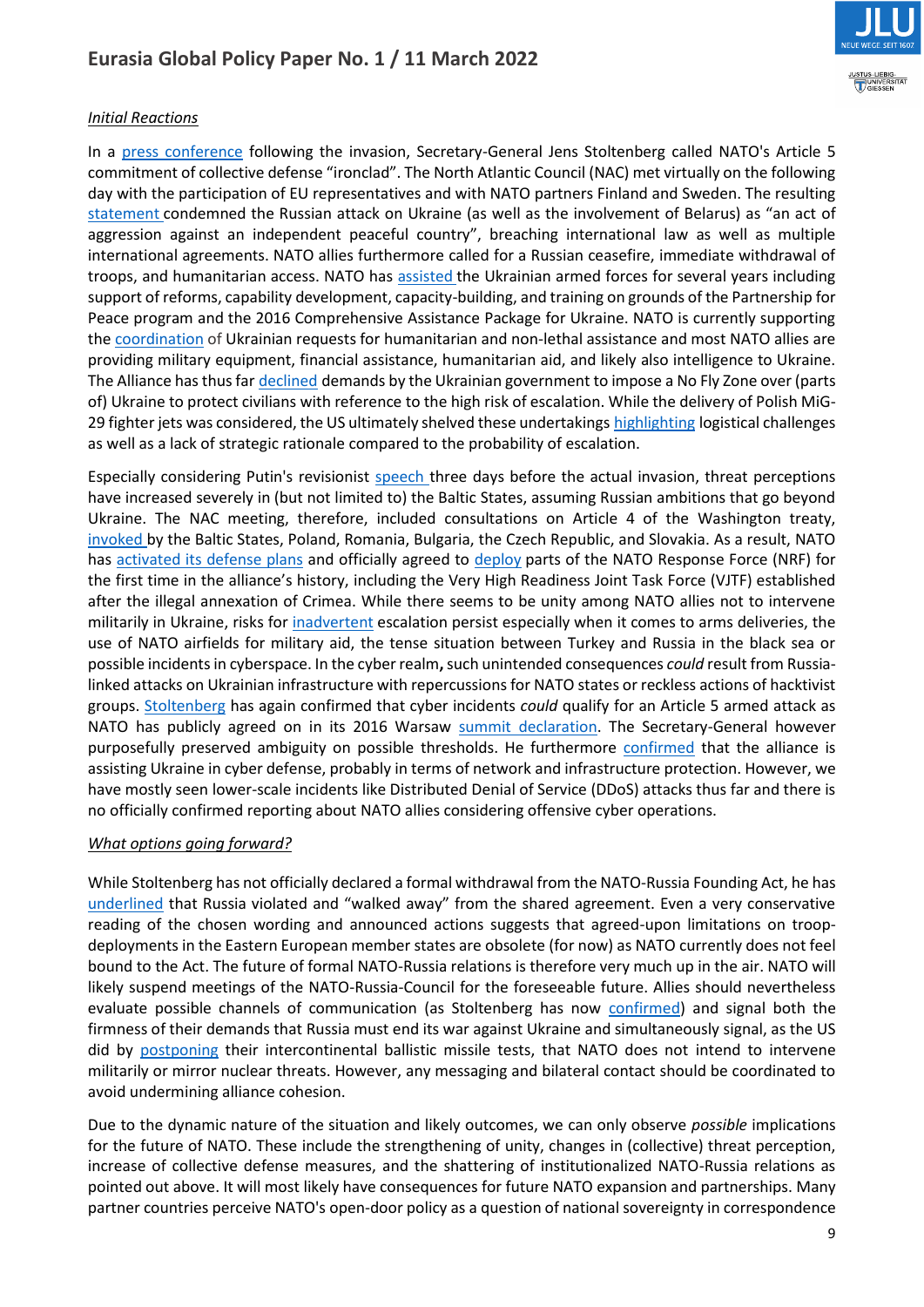

with international law and credible deterrent against external threats. NATO should therefore firmly hold on to this policy. While the admission of Ukraine, Georgia, and Moldova will most likely not be a realistic topic of discussion as long as the armed conflicts are going on, prospects are different for Finland and Sweden. Thus far, both countries have been very close, assumingly the closest, NATO partners with high interoperability levels, special partnership agreements in various, areas, and participation in NATO missions and exercises. In light of the Russian invasion, NATO Secretary-General has [underlined](https://www.nato.int/cps/en/natohq/opinions_192408.htm) that neither Finland nor Sweden has requested accession at this point a drastic change in favor of NATO membership in recent public opinion polls for [Finland a](https://yle.fi/uutiset/3-12336530)nd [Sweden](https://www.aftonbladet.se/nyheter/a/RrBKv5/for-forsta-gangen-vill-en-majoritet-av-svenskarna-att-vi-gar-med-i-nato) might increase the *probability* of accession of both countries. However, public opinion might be volatile and other factors like the centrality of formal non-alignment in Finland's and Sweden's security policy and strategic cultures, history of cooperation with Russia and political party landscape might outweigh these changes. However, we have already seen significant, yet diverging, changes in policy and public discourse in both countries after the illegal Russian annexation of Crimea, in 2014, and the announcement of arms deliveries of the non-allied countries indicates further shifts. While the leaders of Finish parliament parties hav[e scheduled](https://www.politico.eu/article/finland-nato-membership-sanna-marin-ukraine-russia/) an internal debate on the topic in light of a petition, this step will also crucially depend on Sweden's decision as highlighted in the past and Swedish Prime Minister Magdalena Andersson has just [announced t](https://www.reuters.com/world/europe/applying-join-nato-would-destabilize-security-situation-swedish-pm-says-2022-03-08/)hat her country will not seek NATO membership at this moment. Joining the alliance would constitute a *historic* shift in both country's foreign policies and will likely lead to increasing tensions with Russia, as it has already voiced respective threats. However, these circumstances should not preclude membership perspectives if Finland and Sweden choose to move along that road.

[Closer cooperation as well as the participation](https://www.nato.int/cps/en/natohq/opinions_192739.htm?selectedLocale=en) of Finish and Swedish Ministers and heads of state in NAC meetings is the new normal during this crisis and might continue in the immediate future. As for other NATO-Partnerships, the impact seems too early to tell. While increasing support for partners in proximity like Moldova, Georgia, and Bosnia and Herzegovina is being [discussed,](https://www.nato.int/cps/en/natohq/opinions_192739.htm?selectedLocale=en) extremely tense NATO-Russia relations will also prompt NATO to focus more on its core task of collective defense. Allies will have to commit most of their attention to signaling unity, readiness, and resolve, which will be essential to hold up credibility considering possible Russian attacks against allies. Rhetorically, the NAC statements and speeches on the national level have been a good start. However, debates about the future strategic orientation of NATO might not be sidelined for long, especially regarding the alliance's role vis-a-vis China. Yet again, the global dynamic of this crisis is unforeseeable and might change relations with China for better or worse. Importantly, the alliance should anticipate possible inner-alliance conflicts and tackle them early on in non-public settings. Beyond the activation of defense plans and announcement of NRF and VJTF deployment, many allies have stepped by in material terms by announcing increases in their defense spending to fill equipment gaps and to acquire new technologies rapidly. On a more positive note, the participation of EU representatives in highlevel meetings, as well as the efficient coordination between NATO and EU since the aggravation of the Russia crisis, could serve as a steady basis for increased NATO-EU cooperation in the future. If this momentum is harnessed, it could outweigh *some* of the existing roadblocks and foster sustainable burden-sharing going forward.

# **6. COUNCIL OF EUROPE**

In the prelude to Russia's invasion of Ukraine, its recognition of the so-called people's republics was broadly denounced with Secretary Buric quickly issuing a statement to call on "member states to solve their disagreement through dialogue based on respect of the principles enshrined in the Statute of the Council of Europe (CoE) and the European Convention on Human Rights." Given Russia's history of recognizing separatist entities or annexing territories, this rhetoric does not represent a departure from previous responses. Critically, Russia's membership in the Council was not yet directly called into question.

In many ways, the CoE's initial response does not indicate a clear break with previous patterns of interaction between CoE bodies and Russia. Russia has faced stark criticism from Strasbourg before: its 2008 war with Georgia was met with condemnation, however, was never explicitly attributed to Russian aggression. Since the hostilities in August of that year, the Council of Europe has designated it as a "conflict" between Russia and Georgia. Despite stressing the "territorial integrity and sovereignty of Georgia", then-Chairman Swedish Foreign Minister Carl Bildt [urged](https://rm.coe.int/09000016805d2fb9) Georgia and Russia to settle the conflict via peaceful means in a visit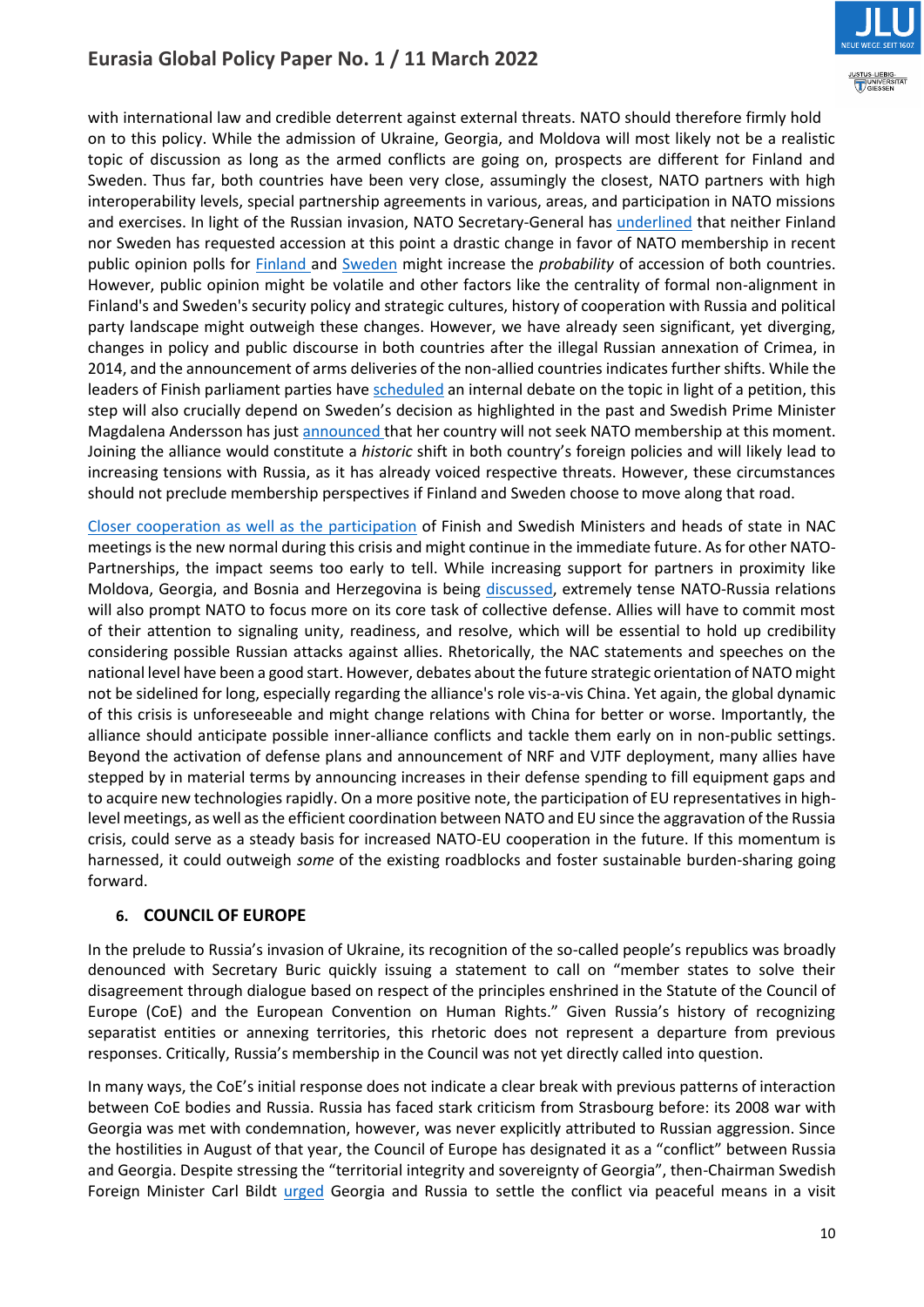

together with Secretary-General Davis. The regular annual reports on the so-called conflict have not rephrased the Council's vocabulary despite the European Court of Human Rights clearly stating Russia's role in the separatist regions in several individual cases. The 2014 annexation in Crimea and war in Donbas did escalate within the CoE's bodies, however, Russia's membership was never threatened concretely. The Committee of Ministers Chairman, Secretary-General Jagland, and the President of the Parliamentary Assembly were quick to [condemn](https://rm.coe.int/090000168071db5b) the annexation of Crimea as "illegal". Nevertheless, this condemnation did not result in any direct consequences for Russia's place in the CoE. In fact, it was over five years later in 2019 that the European Court of Human Rights heard an inter-state case on the matter. The hotly contested suspension of the Russian delegation's participation rights in PACE was in fact only due to the downing of MH17 over the Donbas the delegation's subsequent departure from the Assembly was a self-imposed exile and the cessation of budgetary contributions to the CoE budget from 2017-2019 were indeed an extension of this form of protest. Although many member states sharply criticized Russia in the CoE[, few concrete steps](https://www.themoscowtimes.com/2019/06/26/russia-returns-to-european-rights-body-after-5-year-suspension-a66176.) were taken to formally exclude.

The invasion of Ukraine in 2022, however, has initiated an institutional response not seen in the CoE in over a generation. Both Secretary Buric and the currently Italian-chaired Committee of Ministers (CM) Luigi Di Maio identified violations of the Statute of the CoE. This reference made no disguise of the Council's intention to potentially invoke Article 8, whereby a member state will be asked to withdraw from the Strasbourg body. Following an exchange of views with the Parliamentary Assembly in the Joint Committee, the CM as composed of Ministers' deputies, [agreed to](https://www.coe.int/en/web/portal/-/council-of-europe-leaders-make-joint-statement-on-the-aggression-of-the-russian-federation-against-ukraine) suspend Russia's membership with "immediate effect in respect of the rights of representation of the Russian Federation in the Committee of Ministers and the Parliamentary Assembly of the Council of Europe". 42 members out of the 47 total represented states [voted i](https://oc-media.org/armenia-stands-alone-in-support-for-russia-in-council-of-europe/)n favor of the Polish/Ukrainian proposal with Russia and Armenia being the only two states to come out in opposition. A decision on expulsion will be taken in an extraordinary PACE meeting on 14-15 March. The consequences of this move will be dramatic for the functioning of the Parliamentary Assembly. With 18 seats in the Assembly, Russia sent one of the six largest delegations to Strasbourg. By leaving the Strasbourg organization, a considerable shift in the political groupings and regional balances is imminent. Moreover, as Russia will no longer have a voice in CoE accession negotiations, Kosovo's path to joining the Council appears [more open](https://brill.com/view/journals/rela/43/3/article-p255_255.xml?language=en) than ever since gaining independence.

Importantly, while this expulsion will remove Russia from the Convention system, the ECHR will apply for 6 months following the state's presumed departure. In this case, individuals may still be able to submit applications, and compliance with the European Courts' judgments will still be expected. What the consequences of this interim period are for the recent case of Netherlands and Ukraine v. Russia regarding the MH17 downing remain to be clarified at this stage. The CoE's overall ability to impose punitive measures on a state for continued violations of the ECHR remains open at this stage. The Article 46 § 4 infringement proceedings regarding ECHR violations have only been activated twice, with Azerbaijan relatively quickly ameliorating the issue of Ilgar Mammadov's imprisonment. Turkey's wrongful incarceration of Osman Kavala has not yet been dealt with, leaving a possible further divide open within the CoE. In the meantime, the ECHR received a request from the Ukrainian government on 28 February to issue interim measures regarding Russia's war. This mechanism allows the Court to issue judgments against a member state when there is a risk of irreparable harm. The request was granted on the very next day in a show of remarkable urgency. Despite the lack of progress in other instances of interim measures related to Russia (Ukraine and Netherlands v. Russia in particular), this step demonstrates a clear and united response within the Court. For now, Russia has [indicated](https://www.echrblog.com/2022/03/russia-will-no-longer-participate-in.html) they will withdraw from the Council of Europe, however, this step is preliminary and rhetorical at this stage and lacks the formal procedural aspects. Still, Russia<sup>'</sup>s departure from the Council of Europe appears to be merely a matter of time rather than a something to be negotiated.

Given the ill-defined parameters for punitive measures regarding systematic non-compliance with ECHR judgments as well as certain member state's longstanding contradictions with the CoE's founding statutes, there are certain steps the Council needs to take to ensure the future functioning of the Strasbourg system of human rights, democracy, and rule of law protections. First, it ought to draft clear and tangible consequences for states who are reluctant to implement judgments on good faith. These punitive measures should be based on a scale of intensity so that suspension and exclusion are not the only tools at the Council's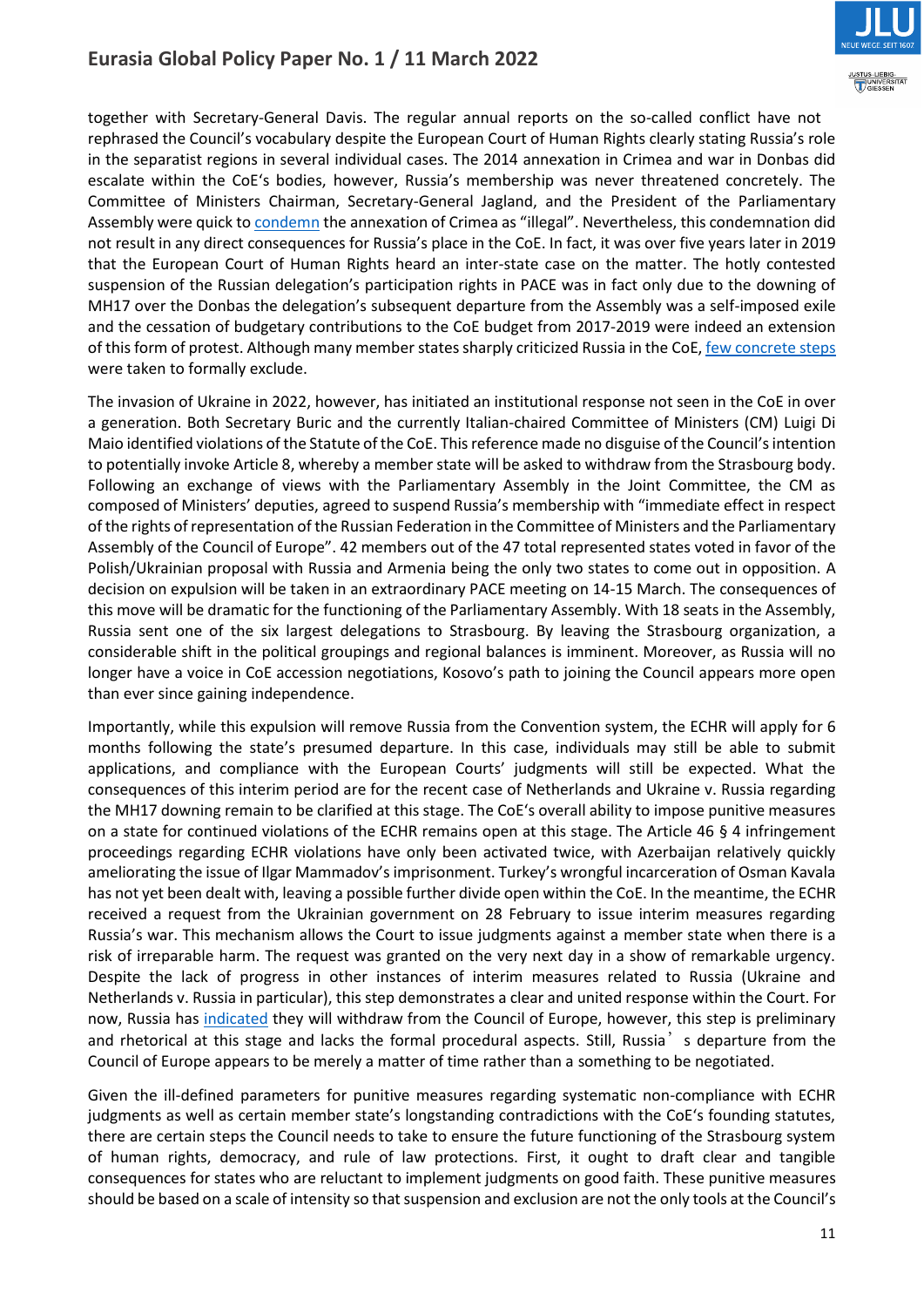

disposal. The presumable budgetary hole left by Russia's departure, while being covered by individual member states in the long term, poses an operational threat to the Council's activities. One possible avenue to explore would entail ECHR violations by states necessitating a contribution to the budget in addition to individual remedies to victims. Second, the CoE needs to hasten the EU's accession to the European Convention. Support for the European Union's accession has been broad and sustained over the last decade of work on the matter and in fact, even included Russian approval. However, the affected institutions in Brussels have been reluctant to grant the ECtHR supremacy in determining human rights, democracy, and rule of law violations. This perceived impunity despite the EU's active involvement in the CoE's daily functioning is particularly glaring given the EU's expansion in the defense and security sectors. These dynamics cast a shadow over the CoE's role in European law and need to be addressed quickly to ensure an assumption of good faith on Brussels' part. Finally, the Council of Europe can host an event similar to the EU's Conference on the Future of Europe. The perception of the CoE in the European landscape remains somewhat invisible. Moreover, its functioning is frequently undercut by member states' divergent expectations of what the CoE and ECtHR can and should provide citizens. This conference ought to address disparities in the involvement of civil society organizations in the CoE's work, define more clearly the CoE's priorities to ensure consistency across CM Chairmanships, and foster new cooperation frameworks between states as the coalitions within the CoE can be counter-productive or even prejudiced.

# **7. OSCE**

The OSCE as an international security organization has already been declared useless or even dead several times after 1990. There have been repeated phases, especially after the end of the war in Georgia, in which the OSCE was seen as powerless, toothless, and superfluous, all the more so because its consensus principle can quickly induce political blockades. However, the OSCE has also repeatedly looked back on periods in which it has played a key role in conflict management, first and foremost during the Balkan wars. Especially since the annexation of Crimea and the start of the war in Eastern Ukraine, it played a key role in conflict management between Russia and Ukraine. It had the patronage of the negotiations of the Minsk Agreements and for years, helped to ensure that the conflict remained contained e.g., through its comparably large Special Monitoring Mission (SMM) in Ukraine.

In the days since Russia invaded Ukraine, we are again faced with the OSCE being seen as politically useless and shaken to its foundations. Russia's invasion of Ukraine is a violation not only of the Helsinki Final Act and the Charter of Paris but also of the OSCE Security Charter of 1999. Furthermore, in the immediate run-up to the war, Russia had not shown any interest in using the OSCE mechanism, dialogue platform, or exchange format towards Ukraine. Moreover, Russia refused to provide information on its troop deployments in the framework of the Vienna Document and claimed that its military drills do not fall under the Vienna Documents requirements of [transparency.](https://nationalinterest.org/blog/buzz/russia-claims-its-military-drills-dont-violate-vienna-document-200480) In the context of the OSCE parliamentary assembly winter meeting on 24 February, parliamentarian[s condemned](https://www.osce.org/parliamentary-assembly/512938) the Russian invasion of Ukraine as a violation of OSCE principles and international law. Secretary-General Helga Schmid furthermore stressed that Russia had previously rejected various diplomatic overtures. While most members called for diplomatic solutions and highlighted the OSCE's role in fostering peace, others additionally emphasized a need for sanctions and described the Russian aggression as a clear threat to European Security.

However, since the outbreak of the war, the OSCE has not gained any relevance yet. It is not part of political discourses on any political solutions, even though it is fortunate that Poland currently holds the OSCE chairmanship. The OSCE SMM still exists formally but has now [evacuated](https://www.reuters.com/world/osce-says-it-has-evacuated-its-international-staff-ukraine-2022-03-07/) all of its international staff from Ukraine. While the SMM has [announced](https://www.osce.org/special-monitoring-mission-to-ukraine/513424) that national members of the mission will uphold administrative tasks; it has suspended official reporting on 7 March. Simultaneously, there are [reports](https://www.osce.org/special-monitoring-mission-to-ukraine/513385) of damage to OSCE property in Mariupol through shelling as well as the [killing](https://www.osce.org/chairmanship/513280) of a national member of the OSCE SMM on 1 March through the Russian shelling of Kharkiv. Nevertheless, in the early days of March, 45 OSCE countries [invoked](https://www.state.gov/moscow-mechanism-invoked-by-45-osce-states-to-review-reported-abuses-by-russia/) the OSCE "Moscow Mechanism". While this is a misleading term with regard to this very conflict, this mechanism, as part of the OSCE's human dimension, allows the OSCE to send a fact-finding mission into any country (upon invitation) to collect information on the violations of OSCE commitments and especially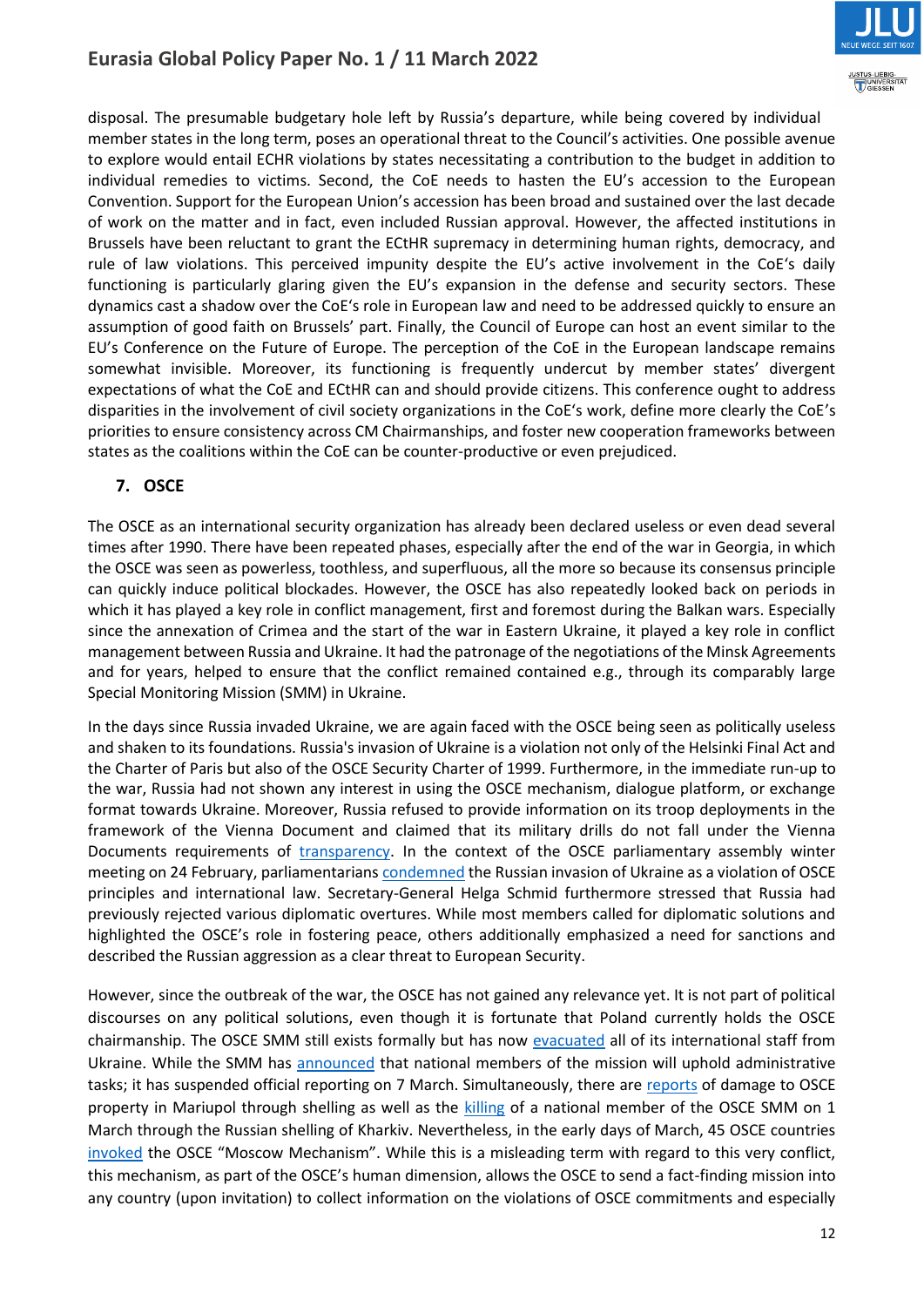

[war crimes](https://www.international.gc.ca/news-nouvelles/2022/2022-03-03-statement_humanitarian_kinnear-declaration_humanitaires.aspx?lang=eng). If such an initiative might become realized this at least would mean that the OSCE's fact-finding is allowed entry and safe travel throughout Ukraine, which would be a success, but not easy to imagine. Furthermore, Ukrainian officials have reportedly appealed to the OSCE to [monitor nuclear facilities](https://ua.interfax.com.ua/news/general/808188.html) and [support](https://www.reuters.com/world/europe/ukraine-presidential-adviser-urges-humanitarian-corridors-osce-help-2022-03-03/) the establishment of a humanitarian corridor. So far there is no official response to either demand and an active role of the OSCE in these undertakings does not seem likely at this point. However, there has been speculation and calls for a more active role of the OSCE in possible peace talks.

# **8. EURASIAN SECURITY ORGANIZATIONS AND INDIVIDUAL MEMBER-STATES**

### *The CIS and the CSTO*

The Commonwealth of Independent States (CIS) and the Collective Security Treaty Organization (CSTO) – two major political-security regional organizations led by Russia in the post-Soviet Eurasia have been almost fully silent on the war in Ukraine. As awkward as it is, no single piece of information on Russia's intrusion into Ukraine has been posted on the website of any of these organizations. So far, the only official reaction came from Stanislav Zas, the Secretary-General of the CSTO, before the military operations launched, in which he conditioned the deployment of the CSTO [\(peacekeeping\)](https://www.euronews.com/2022/02/20/us-ukraine-crisis-russia-csto-exclusive) forces to Ukraine upon three prerequisites - Ukraine's request, a UN mandate and the vote of CSTO member states. Maria Zakharova, the spokesperson of the Russian [MFA](https://www.reporter.am/is-the-possibility-of-using-csto-mechanisms-in-ukraine-possible-morning/) avoided commenting on the possible role of the CSTO in the early days of the war. This can be read as a Kremlin plan to potentially re-dress its own forces in CSTO peacekeeper uniforms if they would "win" the war in whatever concrete scenario. It might be for this reason that CSTO Secretary General Stanislav Zas put Ukraine's consent and a UN mandate as a prerequisite for the involvement of the CSTO in Ukraine. The foreign minister of Kazakhstan also did not exclude the possibility for Kazakhstan t[o contribute](https://rus.azattyq.org/a/31715818.html) to a possible peacekeeper mission to Ukraine under a UN mandate. The amendment made to the treaty on CSTO peacekeeping forces in Dushanbe in September 2021 allows CSTO peacekeeping forces to be deployed not only on behalf of its member states but also the UN. O[n 3 March,](https://www.kommersant.ru/doc/5239745) Vladimir Putin sent it to the State Duma for ratification. Clearly, this is a mechanism that Russia wants to use in order to legitimize the dislocation of its forces in Ukraine but also has a prospect to be deployed elsewhere in the region or outside it. Such a mechanism did not exist when Russian forces were deployed to [Nagorno-Karabakh](https://www.reuters.com/article/us-armenia-azerbaijan-idCAKBN27Q06G) in November 2020.

Russia's decision not to involve CSTO forces in Ukraine from the very beginning could be based on several deliberations. First, it might not be willing to risk disclosing cracks within the CSTO. Secondly, Russia's decision to attack Ukraine without involving CSTO forces may have been calculated to avoid any coordination problem among the forces of its allies. Finally, as already said, CSTO involvement could be reserved for a long-term scenario. potential post-regime change period as an option for legitimizing the presence of Russian forces for a longer period. The CIS's inaction on the matter remains very transparent. Although providing a platform for high-level multilateral political dialogues in the post-Soviet region has been one of the major functions of the CIS, its absence in the process costs its relevance as a component of Eurasian regionalism and can be explained by Russia's unwillingness to subject central questions of Russian foreign policy to the consent of other regional actors.

### *Individual reactions from Central Asia and South Caucasus countries*

# *Central Asia*

As a key country in the region, Kazakhstan's position is decisive for others in the region. Already, the Kazakh [foreign minister](https://rus.azattyq.org/a/31715818.html) and the [speaker of the Senate](https://ru.sputnik.kz/20220224/voyska-odkb-ne-budut-zadeystvovany-v-vooruzhennom-konflikte-rf-i-ukrainy--spiker-senata-23050866.html) excluded the possibility for the involvement of the CSTO in Ukraine under current conditions, justifying it with the legal limits to the deployments of forces outside of CSTO member-states. On 2 March – only once it was clear that the Russian military operation was not going to achieve its initial goal (easily), Kazakh president Tokayev made a [statement](https://twitter.com/TokayevKZ/status/1498667029301239809) calling on "both sides...to pursue a dialogue and work on a peaceful settlement". In the regional context, this statement can be read as directed towards Russia rather than Ukraine. The same message, according to the Kazakh side, was also reiterated by the Kazakh president on a phone call held with Vladimir Putin o[n 2 March.](https://www.inform.kz/en/kassym-jomart-tokayev-and-vladimir-putin-talked-over-phone_a3906501) It must have reflected Kazakhstan's reluctance to support the aggression of its ally against Ukraine that triggered the Russian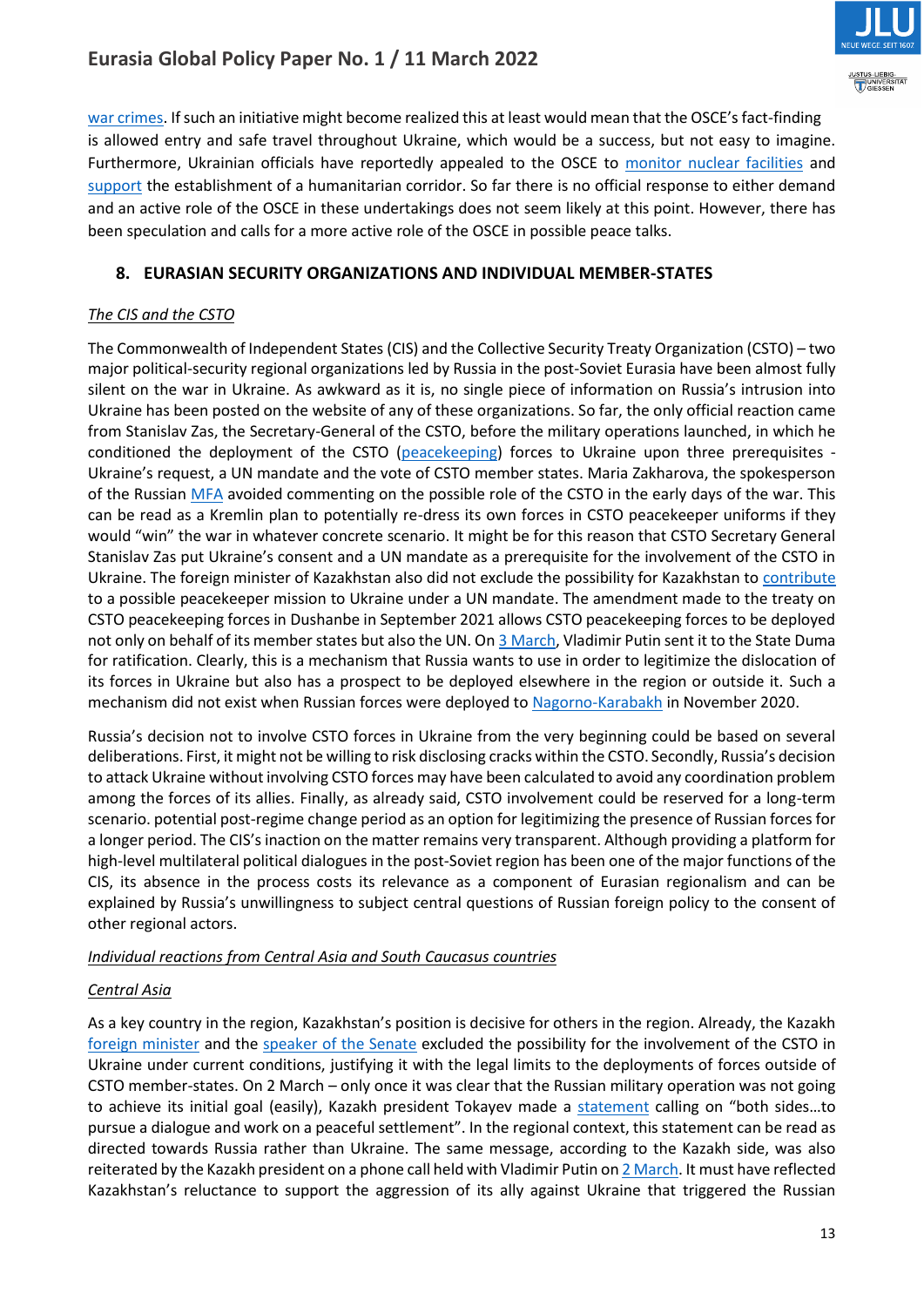

media's attack on Kazakhstan either softly in the form of disappointment from a close [ally](https://novayagazeta.ru/articles/2022/02/26/chto-dumaiut-soiuzniki) or toughly accusing it of "Ukrainization" and following "de-russification" or nationalist policies towards [minorities.](https://regnum.ru/news/3519872.html) Tokayev's emphasis on "security, sovereignty, and territorial integrity" in his statement at his party's congress on 1 March can be read as a subtle hint to the risks of Russia's possible intervention in its Russian populated northern regions. Another line referenced the "indivisibility of Eurasian security" - a concept that [indicates](https://astanatimes.com/2022/03/president-tokayev-participates-in-extraordinary-congress-of-amanat-party-urges-russia-and-ukraine-to-reach-agreement/) not only support to Russia but also connectedness. Whether this reflects Kazakhstan's demand from Eurasian security actors, and in this particular context from Russia, of not acting unilaterally in issues with consequences for the entire alliance and thus, echoes Kazakhstan's disappointment with Russia's move independent from its allies in the region, can hardly be unequivocally interpreted. Nevertheless, Kazakhstan seems to be willing to take a mediator role between Ukraine and Russia. Kazakh president Tokayev had a [phone call](https://www.inform.kz/en/president-tokayev-shares-details-of-telephone-talks-with-presidents-of-russia-and-ukraine_a3906830) with both Ukrainian president Volodymyr Zelensky and Russian president Vladimir Putin, the details of which other than calling on the sides to find a resolution to the conflict through negotiations are not known to the public.

Other Central Asian states were not as consistent as Kazakhstan in their reactions to the Russian recognition of the two puppet regimes in the Donetsk and Luhansk regions of Ukraine and the war against Ukraine. On 22 February, a statement posted on the officia[l Facebook](https://www.facebook.com/japarov.sadyr/posts/2071368826371369) account of Kyrgyz president Sadyr Japarov provided a narrative similar to the Russian narrative for the recognition of "DNR" and "LNR" calling it "a forced measure to protect the civilian population of the territories of Donbas". The statement followed by the Kyrgyz ministry of foreign affairs was comparatively more [restrained.](https://mfa.gov.kg/ru/osnovnoe-menyu/press-sluzhba/novosti/zayavlenie-ministerstva-inostrannyh-del-kyrgyzskoy-respubliki-) Confusing statements also came from Uzbekistan. On a phone call held with Putin on 25 February, Uzbek President Shavkat Mirziyoyev, according to Kremlin's [version](http://kremlin.ru/events/president/news/67857), expressed "understanding of Russian activities in Ukraine", while the press release of the Uzbek side made no simila[r mention.](https://president.uz/ru/lists/view/5011) Ukraine reacted immediately by [recalling](https://apa.az/az/mdb-olkeleri/ukrayna-gurcustan-ve-qirgizistandaki-sefirlerini-geri-cagirib-689826) its ambassador to Uzbekistan. Given the confusion and resulting pressure, Uzbekistan, a country which, unlike Kazakhstan and Kyrgyzstan, only has an observer status the EAEU and no CSTO membership since 2012, declared officially its [neutral](https://eurasianet.org/russia-attempts-to-contrive-appearance-of-support-from-central-asian-allies) position on the war in Ukraine. Unlike the major three countries of the region, Tajikistan – a country that hosts Russian military bases – has not shared any official position on Ukraine.

Nevertheless, given their own regional insecurities (especially Russian populated regions of Kazakhstan sharing a large border with Russia, Karakalpakstan in Uzbekistan, Gorno Badakhshan in Tajikistan), no Central Asian country risks to recognize "DNR" and "LNR" so far. However, equally, they avoid open condemnation of Russia's invasion of Ukraine. U.S. Secretary of State Anthony Blinken's condemnations of the Russian invasion in the virtual meeting held with foreign ministers of Central Asian governments o[n 28 February](https://www.voanews.com/a/central-asian-states-tread-cautiously-on-russia-s-war-in-ukraine/6465144.html) were not echoed by Russia's allies. No Central Asian allies of Russia voted in favor of the UN General Assembly's resolution condemning Russia on 2 March. Clearly, fear weighs heavier than disappointment with Russia's decision to invade Ukraine which has already delivered economic and financial costs for Central Asian countries.

### *South Caucasus*

In the South Caucasus, reactions to Russia's invasion of Ukraine have been no less complex, if not more so, than in Central Asia. Armenia, the closest ally of Russia in the region a as member of all major political, security, and economic regional organizations led by Russia – the CIS, the CSTO, and the EAEU – has so far taken a wait-and-see position on Ukraine. This can partly be explained by its incumbent prime minister's prowestern orientation conflicting with the country's dense economic and security ties to Russia. On the other hand, and perhaps related to this, the ruling party of the prime minister has no [unified](https://iwpr.net/global-voices/ukraine-crisis-proves-tense-armenia) position on the issue. Moreover, the Armenian public was also angered when a CSTO mission was sent to Kazakhstan to quell unrest in January 2022 while it was chaired by Armenian PM Nikol Pashinyan. This came in contrast to the inaction of the CSTO during the [Karabakh](https://iwpr.net/global-voices/armenia-questions-csto-role) War in the autumn of 2020, although Stanislav Zas, Secretary-General of the CSTO informed previously that no similar [request](https://mirrorspectator.com/2021/02/04/armenia-did-not-ask-csto-to-help-resolve-conflict-in-karabakh/) was made by Armenia during the Karabakh war. Nevertheless, Armenia abstained from the UN GA vote on a resolution [demanding](https://www.civilnet.am/en/news/652561/armenia-abstains-from-un-resolution-calling-for-russias-withdrawal-from-ukraine/) the withdrawal of Russian forces.

Azerbaijan's position on the war is determined by its relations with Russia and Ukraine which are usually depicted as of strategic importance as well as by the general contours of its multi-vectoral foreign policy.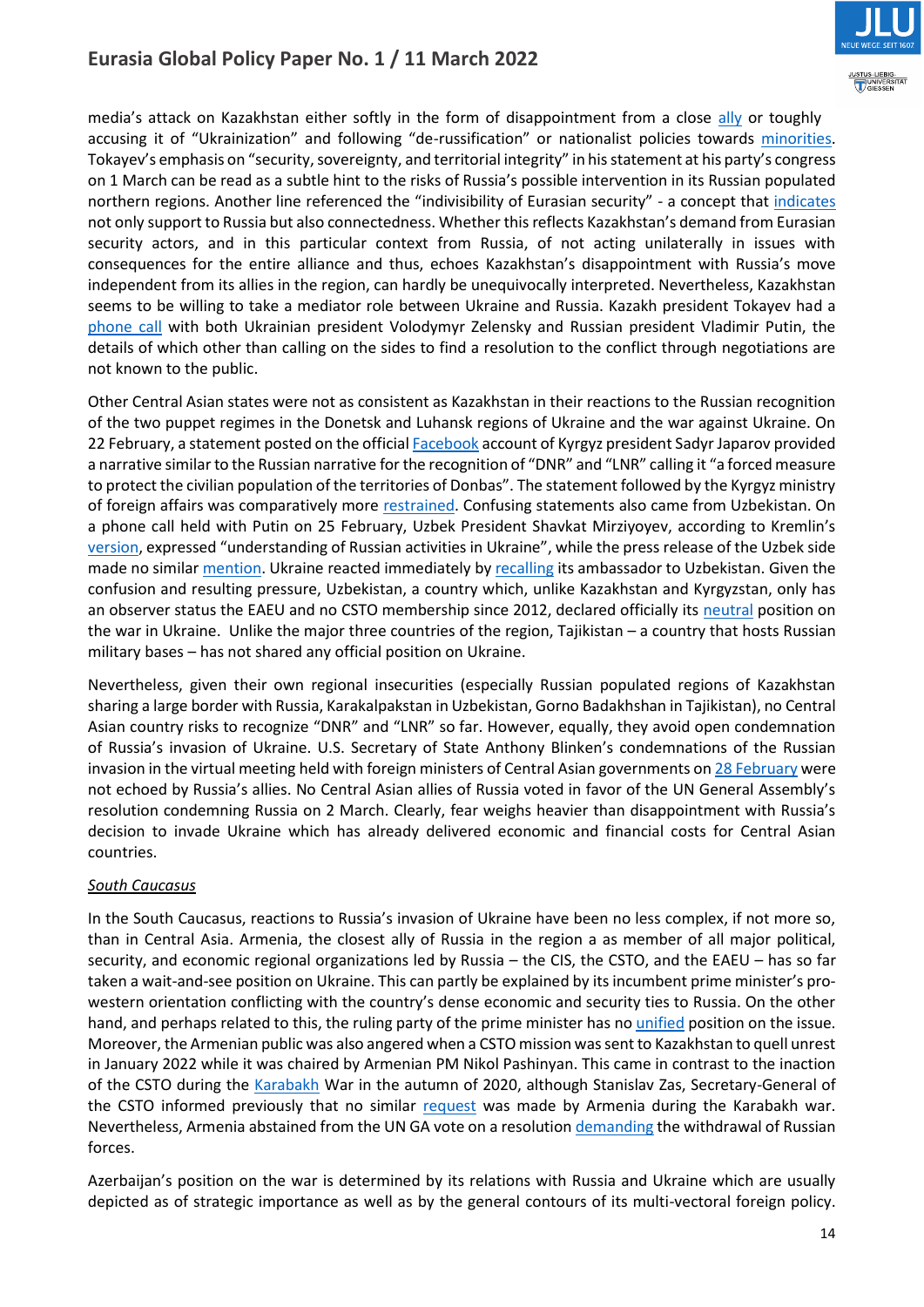

Azerbaijani President Ilham Aliyev was paying an official visit to Moscow on the day following the recognition by Russia of the "DNR" and "LNR" and [signed](https://www.azernews.az/nation/189727.html) a declaration called "allied cooperation" with Russia. The ill-timed visit was subsequently said to be chosen by Russia [20 days](https://www.youtube.com/watch?v=3RfJFJKwVSs) in advance. Aliyev's and following Pakistani prime minister Imran Khan's [visit](https://gandhara.rferl.org/a/pakistan-khan-moscow-visit-ukraine/31723286.html) to Moscow were, obviously, pre-planned by Russia to stage support to Russia at the beginning of the invasion, putting both in an awkward situation. This picture sharply contrasts Aliyev's visit to Kyiv in mid-January, amid the crisis and ongoing negotiations between Western nations and Russia, in which a declaration emphasizing the mutual recognition of territorial integrities and extending bilateral cooperation between the two countries was signed. The importance of Ukraine for Azerbaijan also lies in its support to Azerbaijan in the Nagorno-Karabakh conflict and its role in GUAM – a regional organization established in 1997 by Georgia, Ukraine, Azerbaijan, and Moldova as a path alternative to the Russian-led regionalism under the CIS. Despite the declaration on "allied cooperation", upon Aliyev's return from Moscow, Azerbaijan started providing humanitarian [support](https://azerfocus.com/azerbaijani-humanitarian-aid-to-ukraine/) to Ukraine. Furthermore, the demonstration held in support of Ukraine in front of the Ukrainian embassy in Baku was not interfered with by the police, as usual, signaling the government's implicit [consent](https://www.rferl.org/a/azerbaijan-support-for-ukraine/31728500.html) to it. Nevertheless, the statement of Azerbaijani MFA does not exceed calls for [dialogue.](https://www.yenisafak.com/en/world/azerbaijan-reiterates-call-for-dialogue-between-russia-ukraine-3590639) Azerbaijan also avoided voting on the UN General Assembly's resolution condemning Russia.

Compared to Armenia and Azerbaijan, Georgia had a clearer stance on Russia's invasion of Ukraine but little support. Despite its ties to the West and no membership at Russian-led regional organizations, the Georgian government chose to keep its reactions to the crisis low-profile even before the war. In January, the Georgian foreign minister [expressed](https://eurasianet.org/georgia-laying-low-amid-ukraine-tension) support to Ukraine's territorial integrity but no more. Following the launch of invasion by Russia of Ukraine, Georgia made a clear [statement](https://civil.ge/archives/474708) in support of Ukraine yet avoided joining Western sanctions on Russia with a justification of "considering national interests" which reflected the fear of Russia's reciprocating and even further [extending](https://www.republicworld.com/world-news/russia-ukraine-crisis/russia-ukraine-war-georgia-will-not-partake-in-intl-sanctions-against-moscow-avers-pm-articleshow.html) its intrusion into Georgian territories given the already going "borderization" between the main part of Georgia and its Russian invaded regions in the north. Upon this decision, Ukraine [recalled](https://jam-news.net/ukraine-recalls-ambassador-to-georgia-amid-immoral-position-of-georgian-authorities/) its ambassador to Georgia, calling the decision of the Georgian government an "immoral position" and according to it in obstructing aid to Ukraine coming from Georgian society. This marks the further failure of Eastern Partnership countries, particularly, its most progressive group – Ukraine, Georgia, and Moldova – as well as GUAM member states to establish a unified position on Russia's invasion of Ukraine. Overall, no post-Soviet countries, including Moldova, whose position on the issue is not discussed in this report, joined Western sanctions on Russia. This indicates a continuity of strong influence that Russia sways over the region through both political-security and economic leverages.

### *Implications for the Eurasian region*

The implications of Russia's invasion of Ukraine and in general, the resulting international crisis render substantial consequences for the post-Soviet Eurasia region. Russia has by this invasion sent a strong message to all other former Soviet Union members in the region in terms of how Russia sees these countries located in its immediate neighborhood and on what terms is willing to establish good relations with them. In his televised speech on the recognition of "DNR" and "LNR", Putin has made a clear point on the acceptance of and respect for the independence of FSU members only if they do not follow policies of closer integration with the security-political institutions of West, above all the NATO and the EU. In contrast, Russia's invasion of Ukraine may result in the opposite – skepticism towards Russia both within societies as well as governments. Moreover, this war, as it is now, will still have for a long time heavy political, economic as well as societal costs for Russia. It is not proceeding as wished by Russia. Nevertheless, Russia's unprovoked attack on Ukraine has also augmented the sense of fear and perhaps further inculcated a sense of helplessness in the region. Despite the strong and united reaction of the West and its allies from elsewhere in the world, the simple fact that direct military engagement by the West is absent today will further augment the sense of fear and helplessness in the region.

No doubt, these sanctions will result in diverging interests in cooperation between Russia and its neighbors. This is, while Russia will seek closer economic cooperation with its neighbors not joining the sanctions to compensate at least partially for economic and financial losses, its neighbors may not be as passionate as Russia gave unpredictability to arise in the Russian market under the Western sanctions. It is also no less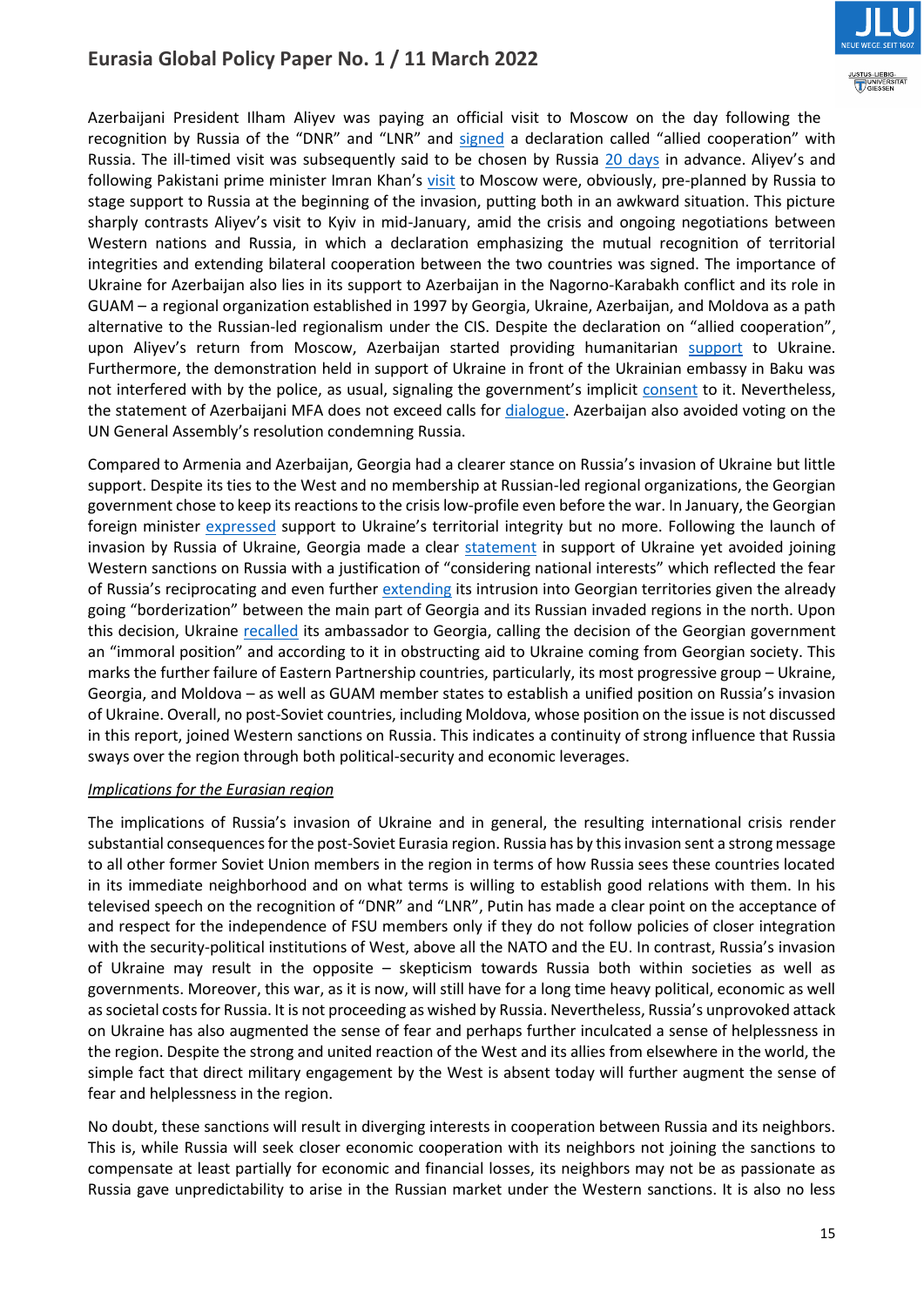

reasonable to expect that EAEU member states in Central Asia will halt any further economic integration initiatives. Instead, to compensate for their own losses under the spread-over effect of the sanctions on Russia, its economic allies will most likely seek to develop their economic cooperation with countries outside the Union and seek coordination among themselves as already was indicated on the phone call between Kazakh and Uzbek presidents on [2 March.](https://www.inform.kz/en/kazakh-and-uzbek-presidents-talked-over-phone_a3906964) India, China, Pakistan, and Turkey are more likely to benefit from this situation.

In the security field, skepticism towards Russian unilateralism within the alliance can be expected to grow. The already emerging discourse "indivisibility of Eurasian security" is a framework within which both solidarity within the alliance is emphasized and demands for accountability from Russia can be made. Nevertheless, national security questions vis-a-vis Russia will also keep concerning the states in the region. Kazakhstan with its Russian population on the border regions with Russia has naturally heightened concerns. The in-activeness of the CIS during all these developments is a further blow to its relevance as a regional organization playing a role of platform for high-level political consultation, even though its role in the harmonization of procedures and standards in a wide range of fields among its member states could still continue. The resulting slowdown of economic integration under the EAEU will also negatively relate to the CIS as recent years saw harmonization under the CIS to be subordinated to the EAEU standards.

# **9. CONCLUSION**

The invasion of Ukraine marks a "*Zeitenwende*" not only for Germany but for the Euro-Atlantic and Eurasian regions as a whole with global implications. We can already observe substantial policy implications for European organizations as well as individual states. Presently, there is considerable solidarity among "the West" with Ukraine. However, Ukrainians are still suffering amidst massive Russian artillery shelling, countless deaths, and large refugee waves. The war has also disclosed the strengths and weaknesses of central European institutions. The initial impetus, however, does not imply that all European organizations will grow in importance or be reformed. While criticism of the effectiveness of the UNSC, the Council of Europe, and the OSCE in preventing and mediating armed conflicts and mitigating human suffering seems to be hardening, the EU and NATO appear to be most willing and able to adapt to the changed circumstances.

While fundamental debates on the EU's migration, security and defense, and enlargement policies could foster institutional reforms, NATO has pledged to increase its military readiness significantly by deploying its response force for the first time. However, the task of balancing collective defense and supporting its partners in the region while managing the risks of escalation between NATO and Russia will be a litmus test for the Alliance. Present support for EU and NATO responses and reform projects will have to be measured against the actual willingness of member states to make political and financial commitments or to increase their engagement. Steps that seem necessary and important at this moment of crisis could still fall victim to the political daily routine or fail due to national reservations. However, the momentum caused by the Russian invasion of Ukraine seems to be greater than after the chaotic Afghanistan withdrawal or during the Trump presidency. Nevertheless, the political will and willingness to take risks and make compromises to increase NATOs defense capabilities or enhance European defense cooperation should not be underestimated, as they come with enormous domestic challenges and costs.

The Russian invasion has furthermore opened a door to the transformation of the post-Soviet Eurasia region, including Russia itself, in the long run. As for the FSU countries, Russia's war against Ukraine has raised the level of alarm concerning Russian aggressiveness towards its neighbors. Russia's military allies now have to come to terms with a Russia acting unilaterally. Combined, these will cause increased skepticism about Russian-led regionalism in Eurasia and particularly, disincentivize further economic integration initiatives. Nevertheless, it may encourage the search for military and economic cooperation with external actors, especially China, in the hopes of balancing against Russia. In contrast, Russia's motivations for further